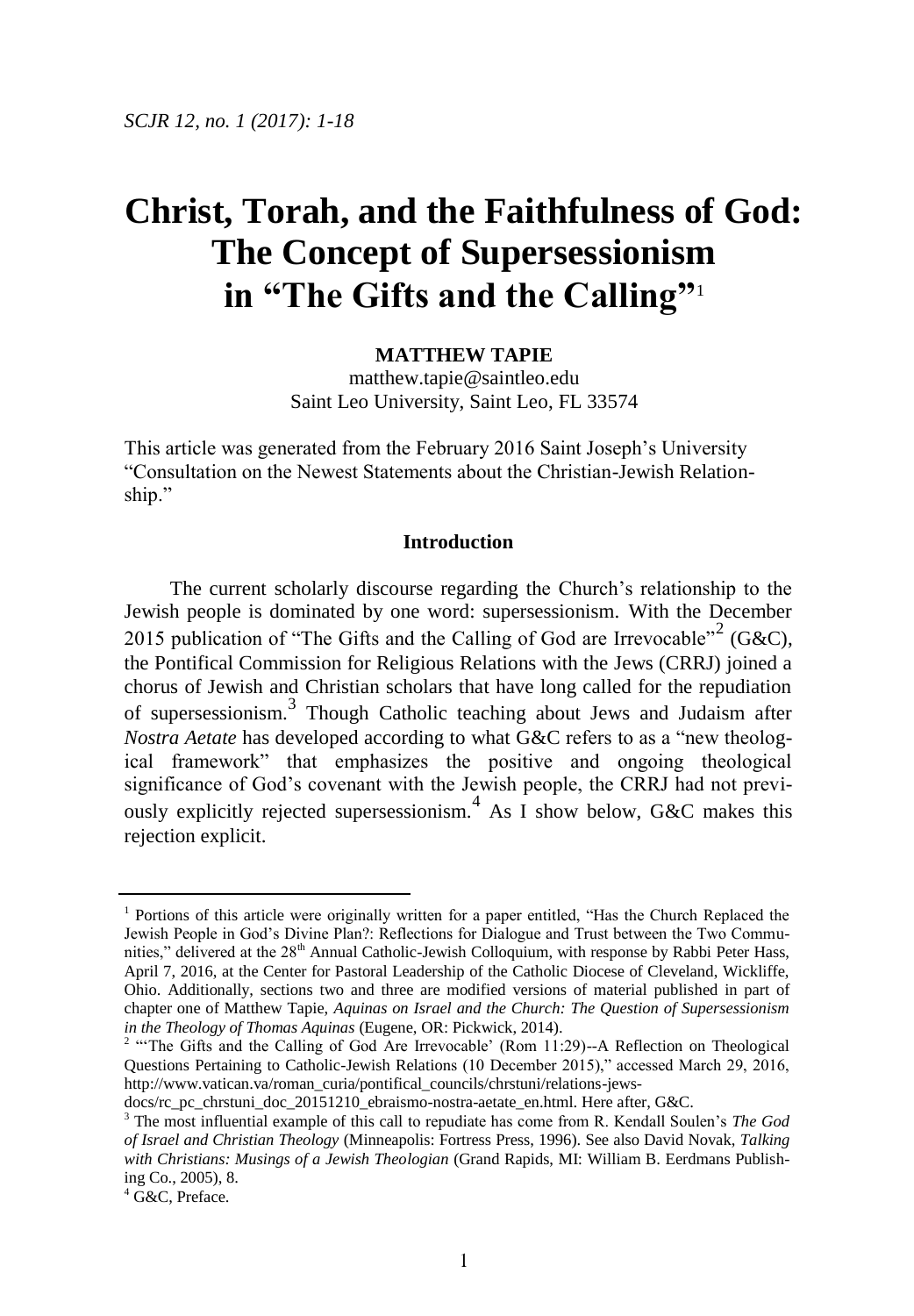While the refutation of supersessionism is a positive development, the adoption of the term also presents a difficulty. There is confusion about what problematic teaching, exactly, should be avoided. Although the repudiation of "supersessionism" is now widespread among Christians, careful use of the term is not. Some contend that the term should be jettisoned because it is too ambiguous and often seems to function as a term of abuse.<sup>5</sup> Some scholars argue that a "mild" supersessionism—defined as the idea that Christ "goes beyond Juda- $\lim_{n \to \infty} \frac{1}{n}$  acceptable, and is in fact unavoidable for Christians. For others, supersessionism is merely one manifestation of doctrinal disagreements among members of different religious traditions (namely, Christianity and Judaism). Each of these views suggests that the rejection of supersessionism for which G&C calls is impossible, unnecessary, or both. Since G&C also calls for deepening the theological dimension of Catholic-Jewish dialogue, it seems appropriate to address the confusion surrounding the term. Is the word "supersessionism" simply an epithet? Is it a term for an expected but intractable disagreement between Christians and Jews? Or does the word specify a serious theological problem that can be identified in Christian teaching, and therefore help the Catholic-Jewish dialogue?

The aim of this essay is to analyze G&C's usage of the word "supersessionism," identifying both how the document's treatment of the term is helpful as well as where further precision is needed. I argue that while G&C provides important guidance for theological reflection, the document does not identify and discuss supersessionism with necessary precision.

I proceed in four steps. First, I set the document in the context of recent Catholic reflection on Jews and Judaism and identify what problem the CRRJ seems to refer to in its usage of supersessionism. I also show how G&C's usage is both helpful and unhelpful. In the second and third parts, I draw upon the thought of the French-Jewish historian Jules Isaac, who encouraged Saint Pope John XXIII to call for a statement on the Jews, and the Methodist theologian R. Ken-

<sup>5</sup> Stephen E. Fowl, *Engaging Scripture: A Model for Theological Interpretation* (Eugene, OR: Wipf & Stock, 2008), 129. "In general, the vast variety of ways this term can be used renders it less than helpful as a description of any particular pattern of reading. Instead, both within the academy and most contemporary churches, to call an interpretative proposal 'supersessionist' is to invoke a term of abuse."

<sup>6</sup> David Novak, *Talking with Christians*, 164. According to Novak, mild supersessionism is the idea that Christianity "goes beyond" Judaism. For Novak, Edith Stein's rationale for conversion to Christianity is an example of mild supersessionist logic, a logic that Novak thinks is similar to Alasdair MacIntyre's claim that one may find the solution to their own tradition's intellectual problems in another tradition: ". . . a judgment that by the standards of one's own tradition the standpoint of the other tradition offers superior resources for understanding the problems and issues which confront one's own tradition." Alasdair MacIntyre, *Whose Justice, Which Rationality* (Notre Dame, IN: University of Notre Dame Press, 1988), 370. Mild supersessionism is the view that another tradition is "less rich than another." Novak concludes that this mild form is acceptable since it need not denigrate Judaism: "Christian supersessionism need not denigrate Judaism . . . Christian supersessionism can still affirm that God has not annulled His everlasting covenant with the Jewish people."

<sup>7</sup> David Berger, "On *Dominus Iesus* and the Jews," in *Persecution and Polemic: Essays in Jewish-Christian Relations* (Boston, MA: Academic Studies Press, 2010), 381–82.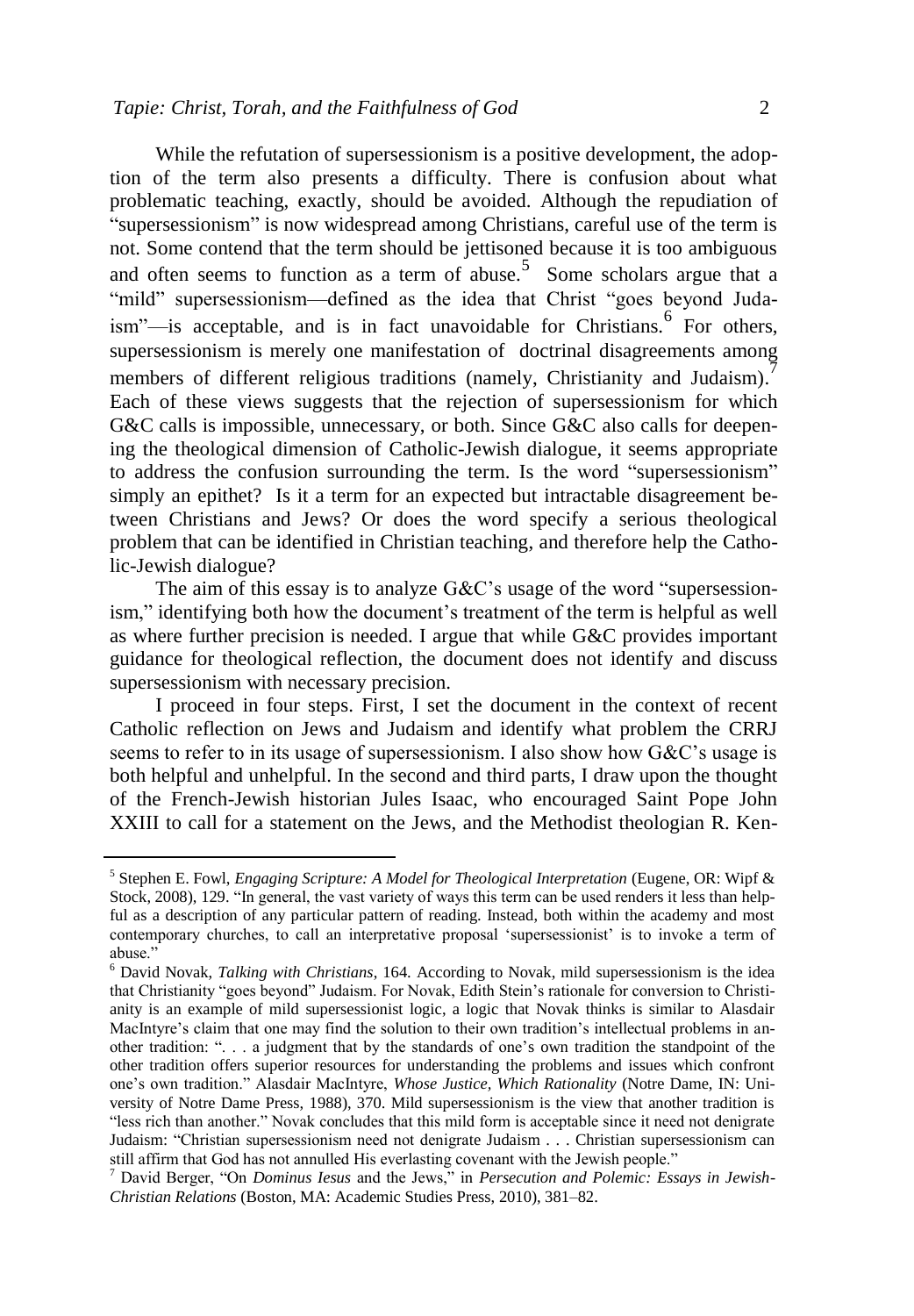dall Soulen, whose writings have significantly contributed to the field of Jewish-Christian relations. I will demonstrate how their critical remarks about a particular Christian teaching regarding Christ's fulfillment of Jewish law greatly clarifies the language of supersessionism for contemporary Catholic-Jewish relations. Fourth, I highlight insights of the late Jewish theologian Michael Wyschogrod to illustrate how the teaching that Christ's fulfillment of the law renders the Jews' continued observance of it obsolete presents serious theological problems. Can we do what G&C asks us to do? Can we repudiate supersessionism? I argue that only after we see the problem clearly can we begin to search for a solution.

## **1. God's Irrevocable Covenant with the Jewish People and the Repudiation of Supersessionism in "The Gifts and the Calling of God are Irrevocable"**

I want to begin my analysis of supersessionism in G&C with attention to how the document relates to Catholic theological reflection in general, and Catholic teaching on God's ongoing covenant with the Jewish people in particular. Here, I survey some examples of supersessionism in Catholic theological discourse and then examine how G&C wrestles with questions that were raised by the teaching of Saint Pope John Paul II. Finally, I analyze each reference to supersessionism and related words ("supersede" and "replace") in G&C, with the aim of discovering what theological problem these words are meant to identify.

The concept of supersessionism is not new to Catholic theological discourse. In the last two decades of the twentieth century, it became pervasive in theological and biblical scholarship, in Catholic as well as Protestant circles. The term "supersessionism" is now used in contemporary theology to designate problematic Christian claims about Judaism. "With respect to Judaism," writes Richard John Neuhaus, "Christians today are exhorted to reject every form of supersessionism, and so we should. To supersede means to nullify, to void, to make obsolete, to displace."<sup>8</sup> Reflecting on the impact of John Paul II's positive contributions to Jewish-Christian relations, George Weigel commented that the pope's teaching "challenged Catholics who had never rid themselves of the last vestiges of the belief that God's redemptive action in Christ had superseded, indeed abrogated, the covenant with Abraham."<sup>9</sup> Scholars now stress that Christ and the Church *do not* supersede Israel. In a way similar to the line of thought in G&C, scholars seek to affirm the ongoing role of the Jewish people in salvation history: "Christ and his Church do not supersede Judaism, but they do continue and fulfill the story of which we are both part," writes Neuhaus.<sup>10</sup> However, Mary C. Boys has suggested that supersessionism is "alive and well" whenever we hear claims such as the following: the God of the Old Testament is a God of wrath; the God of the New Testament is a God of love; the Jews rejected Jesus as their messiah;

<sup>8</sup> Richard John Neuhaus, *American Babylon* (New York, NY: Basic Books, 2009), 174-5.

<sup>9</sup> George Weigel, *Witness to Hope* (New York, NY: Harper Perennial, 2005), 515.

 $10$  Neuhaus,  $175$ .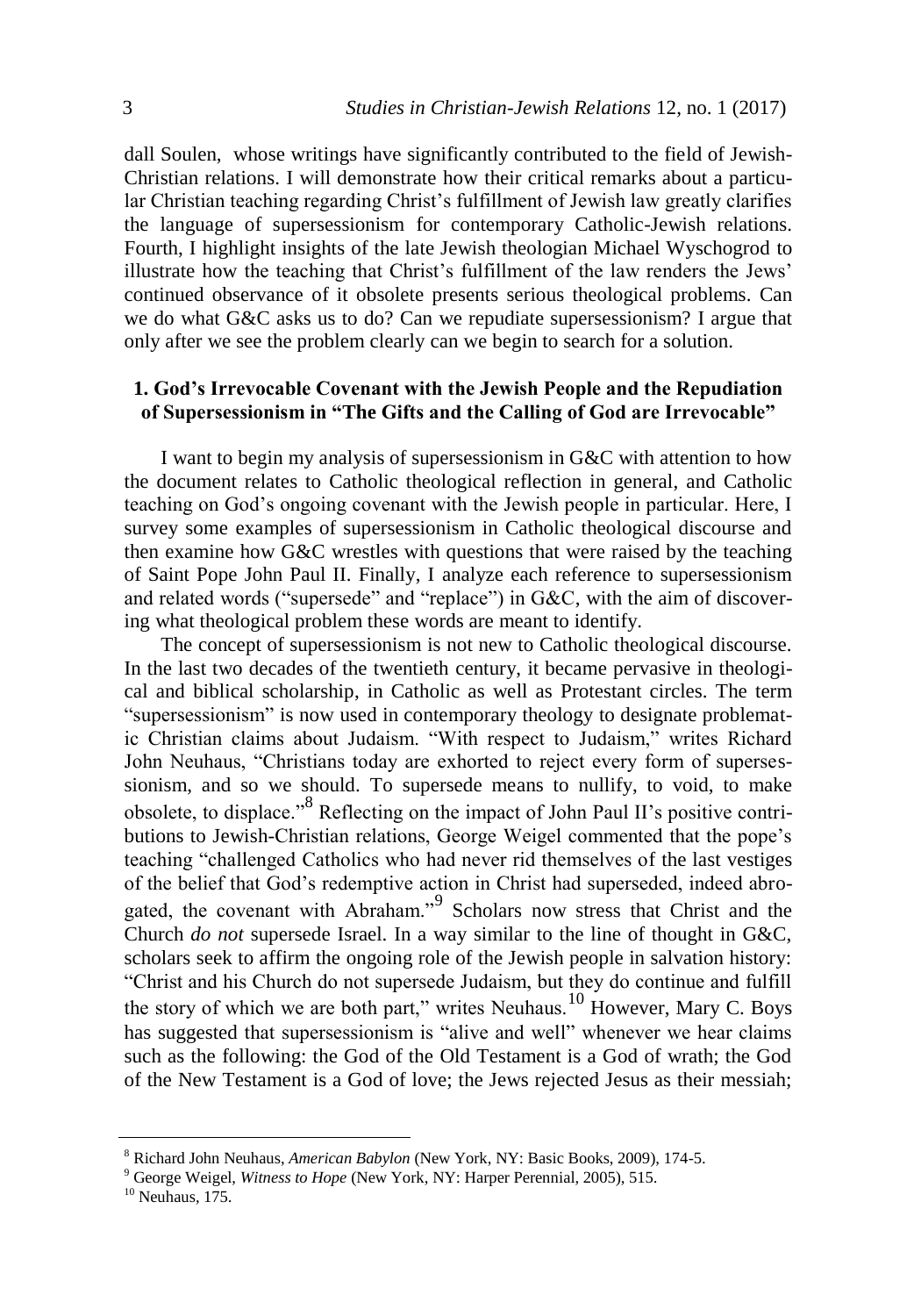and self-righteous and hypocritical Pharisees show how legalistic Judaism had become in Jesus' day.<sup>11</sup>

G&C reiterates the theme that affirmation of God's ongoing covenant with the Jews entails the rejection of supersessionism. Significantly, G&C affirms an important theological leitmotif in Catholic teaching on Jews and Judaism, namely, the teaching that God's covenant with the Jewish people is irrevocable. *Nostra Aetate*, no. 4 strongly implies this teaching.<sup>12</sup> But as Gavin D'Costa points out, the teaching is only clearly established in Saint Pope John Paul II's thought, especially his 1980 Mainz speech, in which he paraphrases St. Paul's words in Romans 11:29, saying, "the Old Covenant [is] never revoked by God."<sup>13</sup> The teaching that God's covenant with the Jews is irrevocable was also confirmed in the 1993 *Catechism of the Catholic Church* (121): "The Old Covenant has never been revoked."<sup>14</sup> Bruce Marshall has highlighted the theological significance of this theme in an important essay entitled, "Elder Brothers: John Paul II's Teaching on the Jewish People as a Question to the Church."<sup>15</sup> As the subtitle of Marshall's essay indicates, Saint Pope John Paul II's emphasis on the ongoing theological significance of the first covenant poses a challenge: "How should Christians understand and embrace John Paul II's teaching that the Jews are permanently God's people?"<sup>16</sup> G&C insists that one traditional Christian position on the status of God's covenant with the Jews—that this covenant is now fulfilled and cancelled for Jews who do not believe in Christ—must be repudiated. G&C seems to have this sort of traditional position in mind when it repeatedly rejects supersessionism or replacement theology. D'Costa sums up the major implication of Saint Pope John Paul II's affirmation of God's ongoing covenant with the Jews, which G&C seems to highlight: "Catholic theologies that run counter to this Pauline teaching of 'irrevocability,' such as the theologies of supersessionism, replacement and annulment, are now themselves superseded, replaced and

<sup>&</sup>lt;sup>11</sup> Mary C. Boys, *Has God only One Blessing?* (New York, NY: Paulist Press, 2000), 8.

<sup>&</sup>lt;sup>12</sup> Philip A. Cunningham, "The Road Behind and the Road Ahead: Catholicism and Judaism," in *Catholicism and Interreligious Dialogue*, ed. James Heft (Oxford University Press, USA, 2011), 31. *Nostra Aetate* reinforced the idea that the Jewish people remain dear to God (Romans 11) by citing Romans 9:4-5 in the present tense: "They are Israelites . . . to them belong the glory, the covenants, the giving of the law . . .." A premodern antecedent to this important present tense emphasis of Romans 9:4 can be found in St. Thomas Aquinas's *Commentary on Romans*. Aquinas even diverges from the standard biblical commentary of his day, the *Glossa ordinaria*, which is careful to state that the covenant mentioned in Romans 9:4 refers to "the New Testament" covenant, not the old. Tapie, *Aquinas on Israel and the Church*, 103.

<sup>&</sup>lt;sup>13</sup> Pope John Paul II, "Address to Representatives of the West German Jewish Community," Mainz, 1980,http://www.ccjr.us/dialogika-resources/documents-and-statements/roman-catholic/pope-john-

paul-ii/297-jp2-80nov17. The text from Romans reads, "For the gifts and the call of God are irrevocable" (Romans 11:29, NABRE).

<sup>&</sup>lt;sup>14</sup> Catechism of the Catholic Church, 2nd Revised & enlarged edition (Vatican City/Washington, DC: Libreria Editrice Vaticana, 2000).

<sup>&</sup>lt;sup>15</sup> Bruce Marshall, "Elder Brothers: John Paul II's Teaching on the Jewish People as a Question to the Church," in *John Paul II and the Jewish People: A Christian-Jewish Dialogue*, ed. Dalin David and Matthew Levering (Lanham, MD: Rowman & Littlefield Publishers, Inc., 2007), 113–29.

<sup>16</sup> Marshall, 120.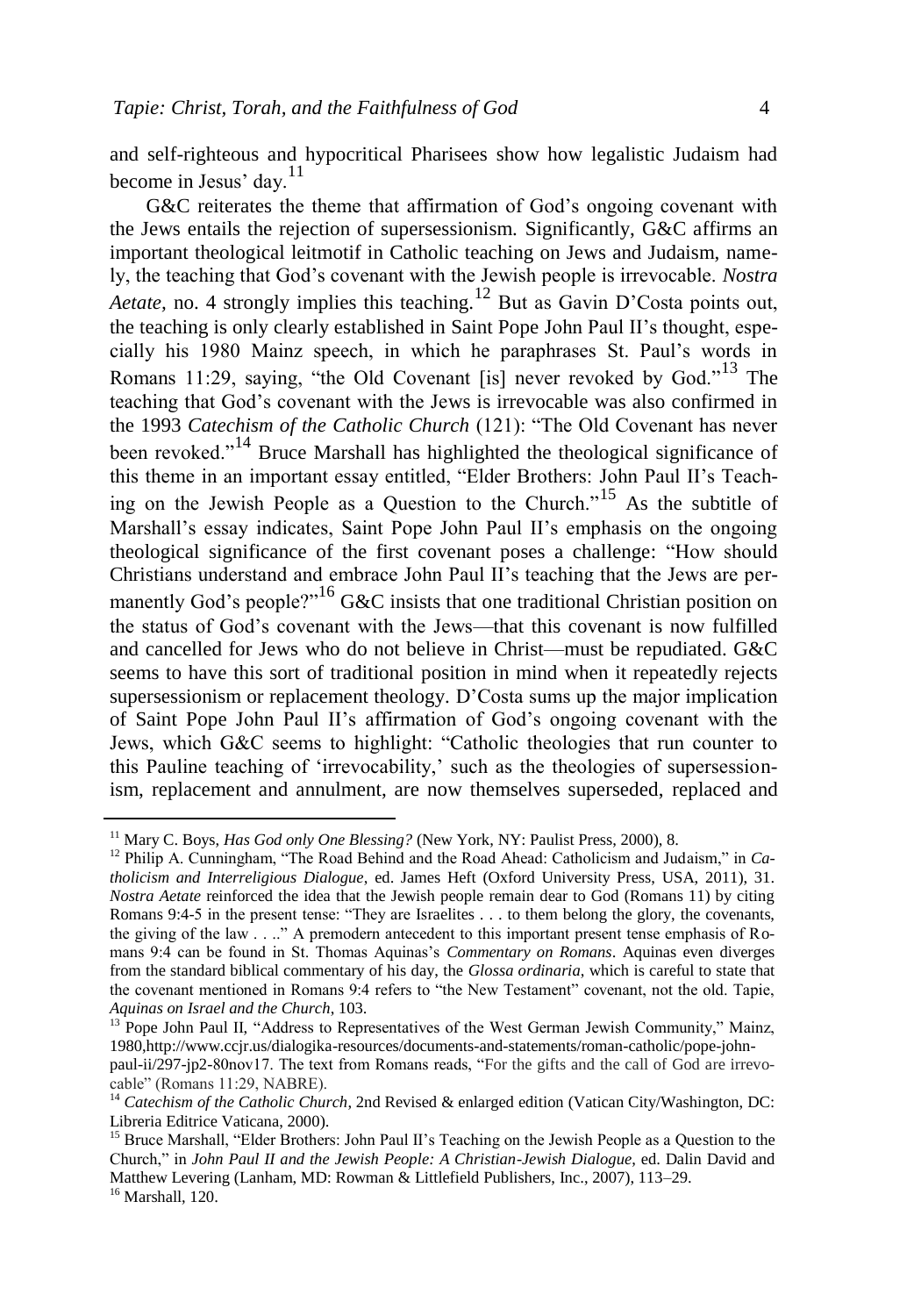annulled."<sup>17</sup> It seems that G&C views the affirmation of God's irrevocable covenant with the Jewish people by Saint Pope John Paul II and the *Catechism of the Catholic Church* effectively repudiated supersessionism. But what exactly, according to G&C, was repudiated?

In G&C, the concern to repudiate supersessionism, also referred to as replacement theology, is especially prominent in parts two and four of the document, two of its largest. Part two focuses on the special theological status of the Jewish-Catholic dialogue. Part four treats the relationship between the Old and New Testaments and the Old and New Covenants. In these sections, "replacement theology" is often used interchangeably with "supersessionism" (e.g.,  $§17-18$ ).<sup>18</sup> The terms "superseded" ( $§28$ ), "obsolete" ( $§28$ ), and "annulment" (§32) appear in Part 4, "The Relationship between the Old and New Testament and the Old and New Covenant."

The term "supersessionism" itself occurs only once (§17) in G&C, in a paragraph that contains perhaps the most illuminating statement for analyzing whether the term is helpful for Catholic-Jewish dialogue:

On the part of many of the Church Fathers the so-called replacement theory or supersessionism steadily gained favor until in the Middle Ages it represented the standard theological foundation of the relationship with Judaism: the promises and commitments of God would no longer apply to Israel because it had not recognized Jesus as the Messiah and the Son of God, but had been transferred to the Church of Jesus Christ which was now the true 'new Israel,' the new chosen people of God.

This is the closest G&C comes to giving a definition of supersessionism: "the promises and commitments of God would no longer apply to Israel because it had not recognized Jesus as the Messiah and the Son of God."<sup>19</sup>

It is especially noteworthy that G&C identifies this "supersessionism" as a problematic teaching of "many of the Church Fathers" that became standard in the Middle Ages. This is not the first time the CRRJ has advocated that a patristic teaching about the Jews must be left behind. In the 1985 document "Notes on the Correct Way to Present the Jews and Judaism," the CRRJ developed the teaching in *Nostra Aetate* no. 4 that the Jews "remain dear to God," by stating that the Jewish people represent a faithful "witness" to God: "The history of Israel did not end

<sup>17</sup> D'Costa's remarks are from a forthcoming article in *European Judaism* on "'The Gifts and the Calling of God are Irrevocable,'" which he was kind enough to share with me.

<sup>&</sup>lt;sup>18</sup> The two terms are frequently used interchangeably in theological discourse concerning Jewish-Christian relations. R. Kendall Soulen points out that supersessionism is substantially equivalent to the term replacement theology since "both [terms] designate a theological perspective that interprets Christian faith generally and the status of the Church in particular so as to claim or imply the abrogation or obsolescence of God's covenant with the Jewish people" (R. Kendall Soulen, "Replacement theology," in Edward Kessler and Neil Wenborn, eds., *A Dictionary of Jewish-Christian Relations* [Cambridge, UK: Cambridge University Press, 2008], 375).

 $19$  G&C,  $$17$ .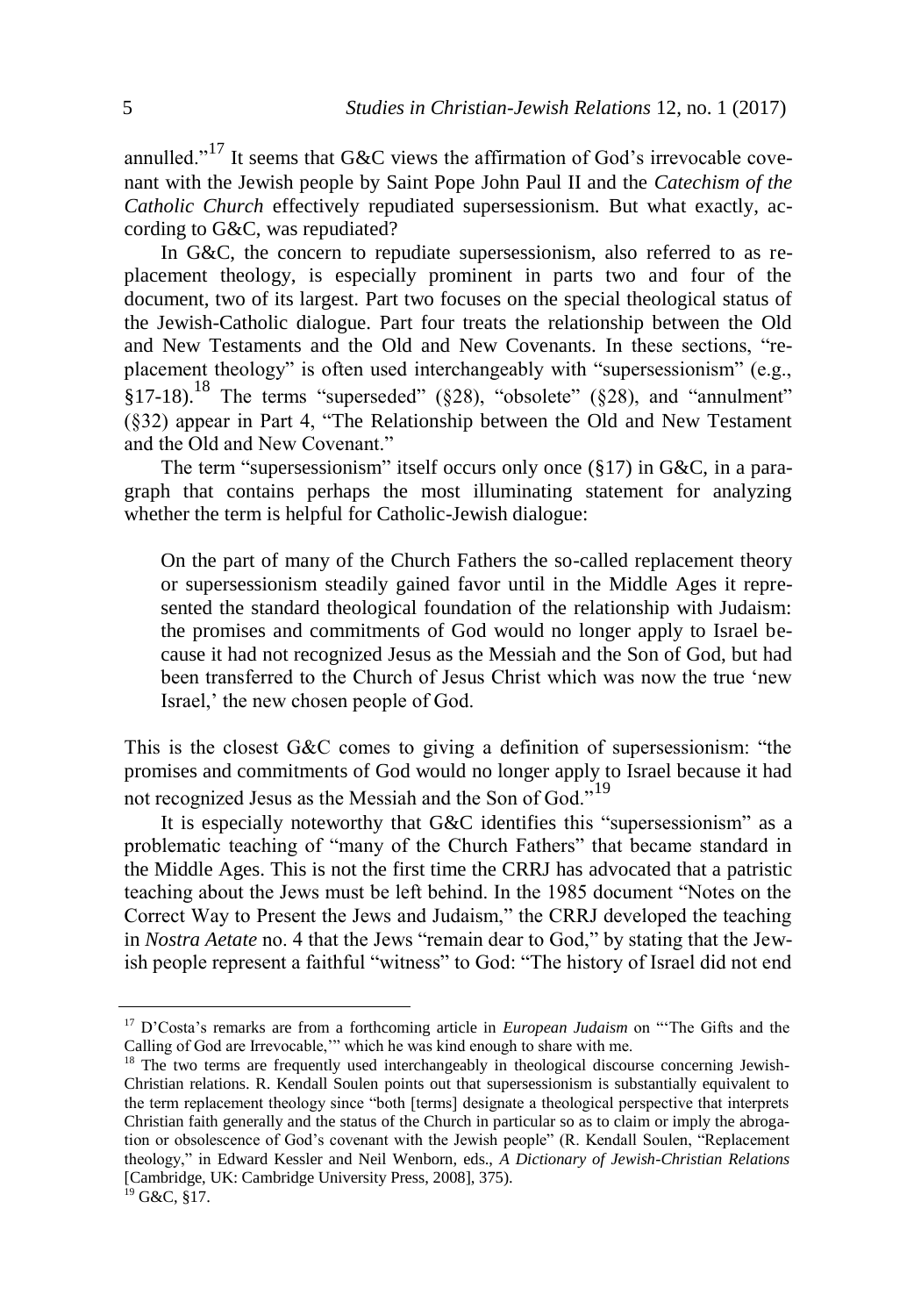in 70 A.D. It continued…in numerous Diaspora [communities] which allowed Israel to carry to the…world a witness—often heroic—of its fidelity to the one God."<sup>20</sup> This in essence inverts the traditional claim, developed especially by St. Augustine, that Jews were scattered throughout the Diaspora as a punishment by God and in order to preserve the sacred texts he believed testified to Christ.<sup>21</sup> Though St. Augustine's claim is not cited explicitly, the CRRJ states that the Church must set this concept of the Jews as Christian witnesses aside: "We must…rid ourselves of the traditional idea of a people punished, preserved as a living argument for Christian apologetic."<sup>22</sup> Though St. Augustine is unnamed, his influential teaching is clearly in view. G&C's use of the term supersessionism in §17 can be seen to extend this teaching of the CRRJ from 1985 *Notes* 6.1. The idea that God's covenant with the Jewish people has been punitively revoked because of the sin of unbelief in Christ is a premise in the Augustinian argument that the Jewish people are now dispersed throughout the world in order to testify to the truth that the Old Testament prophecies about Christ are not contrived. The inversion of this Augustinian witness doctrine in 1985 Notes, along with the rejection of the deicide charge in *Nostra Aetate* no. 4, represents the repudiation of one of the most influential forms of replacement theology. It is a significant step forward for the CRRJ to identify this teaching as supersessionist.

However, this definition of supersessionism does have a shortcoming. The CRRJ seems to reduce the term only to the punitive form of supersessionism, which implies the revoking of God's covenant with the Jews as punishment for the sin of unbelief. This reduction is a common problem in Christian theological discourse about supersessionism.<sup>23</sup> Limiting supersessionism to encompass only the belief that God punitively revoked the covenant with the Jews due to their unbelief in Christ misses a more pernicious but subtle replacement theology, which R. Kendall Soulen has identified as "economic supersessionism."<sup>24</sup> Economic supersessionism is the Christian claim that Christ fulfills the ceremonial law

<sup>&</sup>lt;sup>20</sup> "Notes on the correct way to present the Jews and Judaism in preaching and catechesis in the Roman Catholic Church," sec. 6.1. Commission for Religious Relations with the Jews, June  $24<sup>th</sup>$ , 1985, accessed March 29, 2016, [http://www.vatican.va/roman\\_curia/pontifical\\_councils/chrstuni/relations](http://www.vatican.va/roman_curia/pontifical_councils/chrstuni/relations-jews-docs/rc_pc_chrstuni_doc_19820306_jews-judaism_en.html)[jews-docs/rc\\_pc\\_chrstuni\\_doc\\_19820306\\_jews-judaism\\_en.html.](http://www.vatican.va/roman_curia/pontifical_councils/chrstuni/relations-jews-docs/rc_pc_chrstuni_doc_19820306_jews-judaism_en.html) Hereafter, "Notes."

<sup>&</sup>lt;sup>21</sup> "We see and know that it is in order to bear this witness—which they involuntarily supply on our behalf by possessing and preserving these same books—that they themselves are scattered among all peoples, in whatever direction the Church of Christ expands" (Augustine, *De Civitate Dei*, 18.46, ed. George E. McCracken et al.; 7 vols., Loeb Classical Library [Cambridge, MA: Harvard University Press, 1957-60], 6:50-51). See also Paula Fredriksen's explanation of the testamentary doctrine: "Scattered throughout the empire the Jews guard 'the books for the sake of the church, bearing the Law and the Prophets, and testifying to the doctrine of the church, so that we honor in the sacrament what they disclose in the letter'" [Paula Fredriksen, *Augustine and the Jews: A Christian Defense of Jews and Judaism* (New York, NY: Doubleday Religion, 2008), 276-7].

 $22$  "Notes," sec. 6.1.

<sup>&</sup>lt;sup>23</sup> See chapter one of Matthew Levering, *Christ's Fulfillment of Torah and Temple: Salvation According to Thomas Aquinas* (Notre Dame, IN: University of Notre Dame Press, 2002). Supersessionism is solely identified with a revoking of the covenant.

<sup>24</sup> Soulen, *The God of Israel and Christian Theology*, 29-30.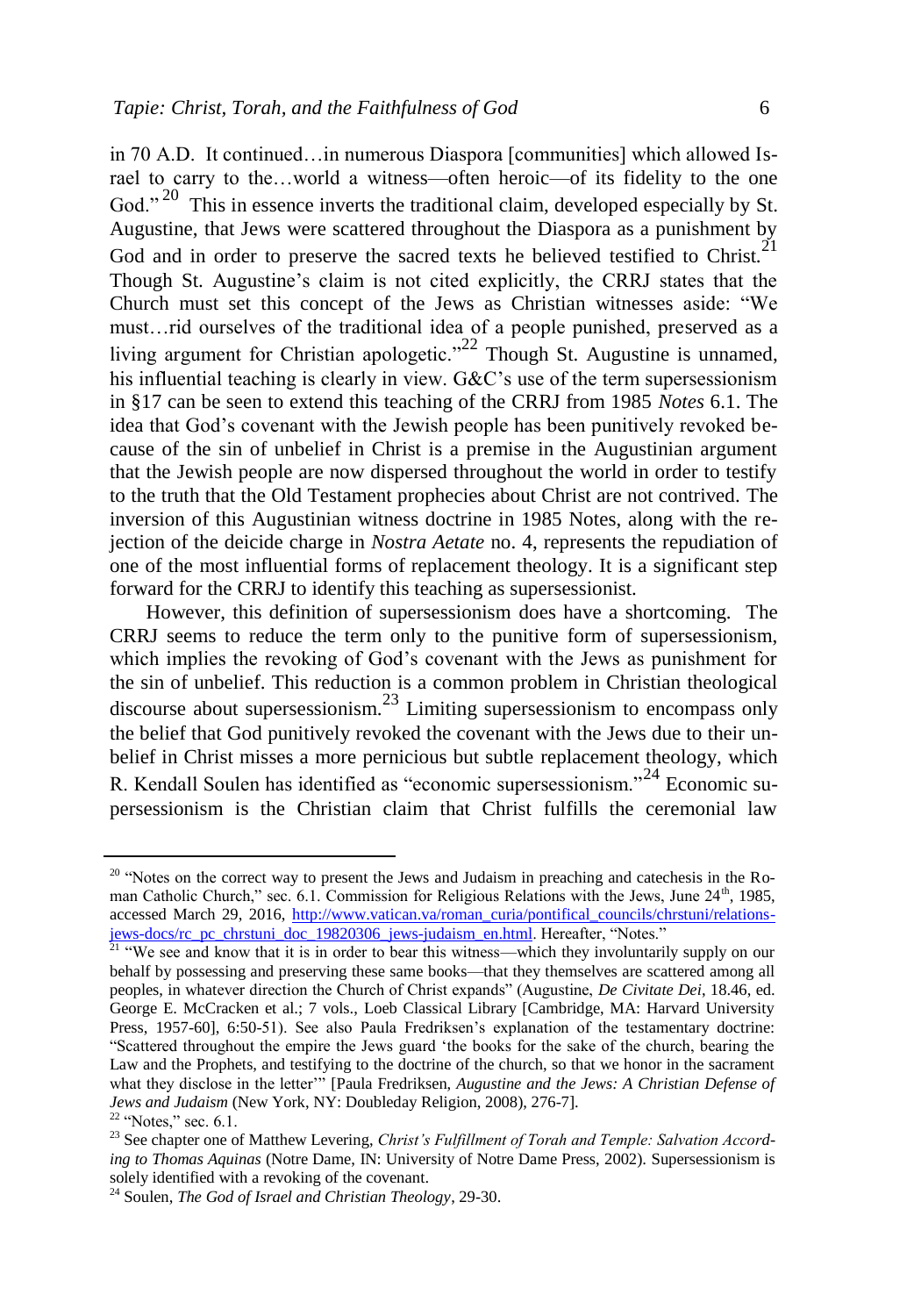(circumcision, Sabbath, and dietary laws) in such a way that Jewish observance of the ceremonial law is obsolete after the passion, with the result that God replaces Israel with the Church.<sup>25</sup> For example, economic supersessionism is clearly at work in the commonplace medieval concept of the *cessatio legalium* (cessation of the law) after Christ.<sup>26</sup> The teaching on the *cessatio legalium* was "almost universally affirmed by medieval Christian authors."<sup>27</sup>

It might be helpful to briefly highlight the similarities and differences in these two types of supersessionism. Economic supersessionism and punitive supersessionism share the conclusion that the Church replaces the Jews as God's elect community. Punitive and economic supersessionism, however, differ on the "how" of the replacement. Economic supersessionism assumes the Jews are no longer God's elect because the Jewish law is fulfilled and obsolete. Punitive supersessionism assumes the Jews are no longer God's elect because God is punishing them for rejecting Christ. It is this latter concept that is clearly assumed in G&C §17. Both forms of supersessionism result in the replacement of the people of Israel but arrive at this destination via different routes.<sup>28</sup>

The teaching that Catholics must reject the idea that the covenant with the Jews is revoked is welcome, but omits the economically supersessionist Christian claim that Christ's fulfillment of Jewish law renders it obsolete for Jews. Nonetheless, the CRRJ has directed the Catholic-Jewish dialogue to the subject of supersessionism as it relates to the Middle Ages, and this is an important step.

After the first reference to supersessionism in §17 of G&C, a second shortcoming emerges as the language of supersession and replacement becomes more abstract. In each case, the idea of Christianity superseding Judaism is rejected, yet the terms employed are so varied (old and new covenants, Church and Synagogue, Church and Israel, Christological exegesis, and Old and New Testament writings) that the concept of superseding is blurred. This is evident in the following occurrences: "A replacement or supersession theology which sets against one another two separate entities, a Church of the Gentiles and the rejected Synagogue whose place it takes, is deprived of its foundation" (§17); "The Church does not replace the people of the God of Israel, since as the community founded

<sup>25</sup> Tapie, *Aquinas on Israel and the Church*, 9.

<sup>26</sup> I discuss this medieval teaching at length in *Aquinas and Israel and the Church*.

<sup>27</sup> Richard Schenk, "Views of the Two Covenants in Medieval Theology," *Nova et Vetera* 4, no. 4 (2006): 895.

<sup>&</sup>lt;sup>28</sup> A third form of supersessionism identified by Soulen is "structural." Structural supersessionism is an approach to the biblical narrative that renders the Old Testament largely indecisive for shaping conclusions about how God's redemptive purposes in Christ engage creation in universal and enduring ways. Israel's history is nothing more than a particular prefigurative moment sandwiched between more important, universal, and spiritual aims of God's creation and redemption of humankind. However, structural supersessionism is more a consequence of supersessionism than supersessionism itself. That Israel's narrative no longer shapes God's purposes in engaging creation in a decisive way seems to be a conclusion that follows from the economically supersessionist premise that God's only purpose for Israel was to foreshadow universal redemption in Christ. After the passion the literal meaning of the narrative of the Old Testament no longer shapes God's redemption of the world in a decisive way (Soulen, *The God of Israel and Christian Theology*, 31–2).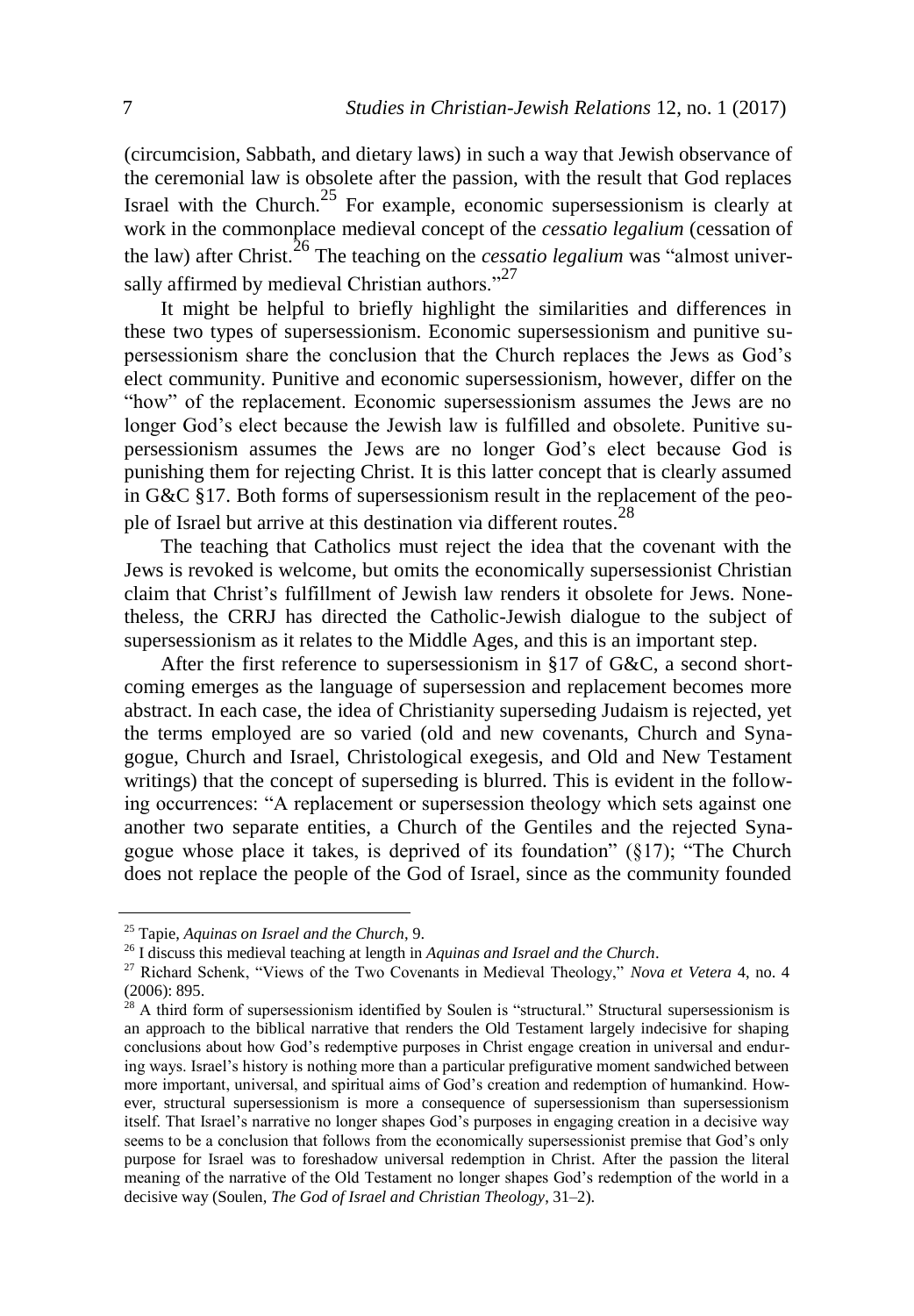on Christ it represents in him the fulfillment of the promises made to Israel. This does not mean that Israel, not having achieved such a fulfillment, can no longer be considered to be the people of God" (§23); "The new covenant can never replace the old but presupposes it and gives it a new dimension of meaning . . . " (§27). In each of these examples, the concept of replacement recurs (and is rejected) but the subject replaced by the Church varies from "Synagogue" to "Israel" to "the people of God." Additionally, traditional Christian logic behind the common medieval teaching on the cessation of the law (that clearly specifies causes and effects of replacement) is not mentioned.

In paragraphs 28, 30, and 32 of G&C, the subject of replacement expands to include writings, testaments, and covenant. All of these paragraphs draw directly from a portion of Cardinal Kurt Koch's address for the tenth annual meeting of the Council of Centers on Jewish-Christian Relations entitled "Theological Questions and Perspectives in Jewish-Catholic Dialogue." G&C cites the address word for word: ". . . the New Testament writings have not superseded the older writings and nullified them"; and ". . . Christological exegesis can easily give rise to the impression that Christians consider the New Testament not only as the fulfillment of the Old but at the same time as a replacement for it"; "The New Covenant for Christians is therefore neither the annulment nor the replacement, but the fulfillment of the promises of the Old Covenant." The language of replacement in G&C therefore draws heavily from Cardinal Koch's work, as well as that of Cardinal Kasper, whom Koch cites in his "Theological Questions" address.<sup>29</sup> That the concept is so prominent in G&C seems to be an indication of how the theological insights of these two CRRJ presidents strongly influence the document<sup>30</sup>

Despite these shortcomings in G&C, the CRRJ takes two important steps. First, G&C provides a definition of what we might refer to as punitive supersessionism, which has not previously been defined by the CRRJ. Although abstract language plagues most usages of "supersede" and related words in the document, the authors helpfully point to the problem of punitive supersessionism when they define supersessionism as "the promises and commitments of God would no longer apply to Israel because it had not recognized Jesus as the Messiah and the Son of God…." Second, the CRRJ has provided a clear statement that this super-

<sup>&</sup>lt;sup>29</sup> Kurt Cardinal Koch, "The International Dialogue between the Catholic Church and the Jews since *Nostra Aetate*," May 20, 2015, accessed March 29, 2016 and available from the Council of Centers on Jewish-Christian Relations resource website, [http://www.ccjr.us/dialogika-resources/documents-and](http://www.ccjr.us/dialogika-resources/documents-and-statements/roman-catholic/kurt-cardinal-koch/1374-koch-2015may20)[statements/roman-catholic/kurt-cardinal-koch/1374-koch-2015may20.](http://www.ccjr.us/dialogika-resources/documents-and-statements/roman-catholic/kurt-cardinal-koch/1374-koch-2015may20) Koch cites Cardinal Kasper's foreword to *Christ Jesus and the Jewish People Today: New Explorations of Theological Interrelationships*, ed. Philip A Cunningham, Joseph Sievers, et al., (Grand Rapids, MI.: William B. Eerdmans Pub., 2011), xiv. The idea that God's covenant with the Jews has been replaced, abrogated, or is obsolete is especially prominent in Walter Cardinal Kasper's 2004 address, "The Relationship of the Old and the New Covenant as One of the Central Issues in Jewish-Christian Dialogue." Accessed March 29, 2016 and also available from the Council of Centers on Jewish-Christian Relations resource site, http://www.ccjr.us/dialogika-resources/documents-and-statements/roman-catholic/kasper/652 kasper04dec6-1.

<sup>30</sup> See the annotated version of G&C in this volume of *SCJR*.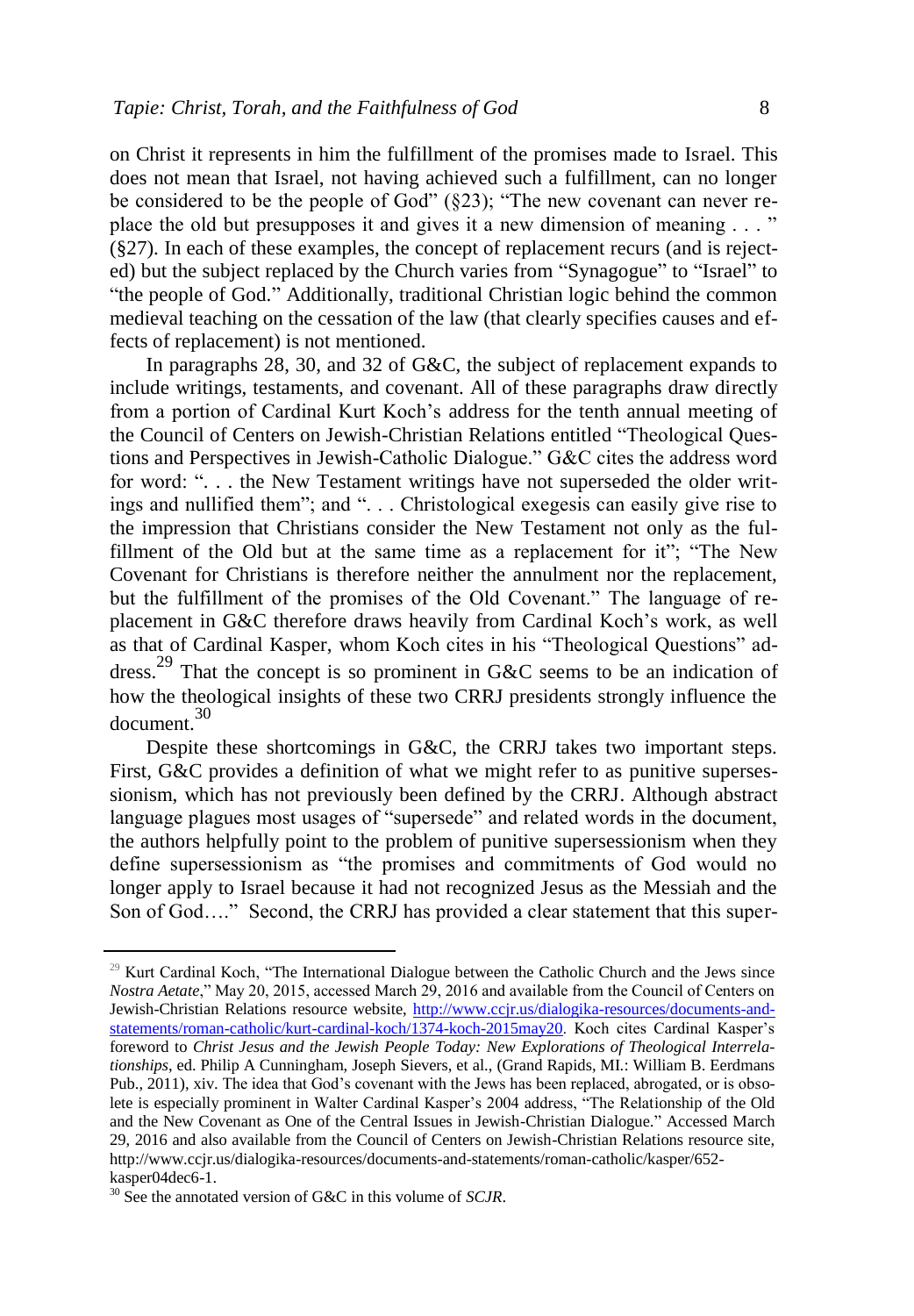sessionist concept exists in the medieval tradition. Such a reference to the medieval tradition makes it more difficult for some to dismiss supersessionism as a term of abuse or as anachronistic.

One last feature I want to mention about the usage of the term "supersessionism" in G&C is that the CRRJ clearly wants to affirm the traditional Catholic teaching that Christ is the fulfillment of God's promises to Israel. However, CRRJ also wants to reject the traditional view of the implications of this fulfillment for Jews: punitive supersessionism. This is made clear in §27: "The New Covenant does not revoke the earlier covenants, but it brings them to fulfillment." In other words, it seems that there is a desire to affirm that Christ fulfills the old covenant without also canceling it. G&C seems to me to be an attempt to repudiate what we might call models of "fulfillment and cancellation." In such models, Christ's fulfillment of God's promises to Israel entails that God no longer intends for Jews to follow Torah. These supersessionist views of Christ's fulfillment of the old covenant are rather commonplace in the tradition. G&C's attempt to retain the theological concept of fulfillment while jettisoning the notion of a revocation or annulment of the covenant seems to me to align with aspects of two important thinkers for Jewish-Christian relations: Jules Isaac and R. Kendall Soulen. In the next sections, I connect Isaac's critique of certain Christian teachings on Judaism and Soulen's clarification of the concept of supersessionism with this important move in G&C.

## **2. Jules Isaac's Criticism of the Christian Teaching that the Law is "Fulfilled and Expired"**

Prior to the Second World War the claim that Christ supersedes Judaism was universally regarded as self-evident and unproblematic. Since the Second World War, however, the use of term "supersedes" has undergone a dramatic change. Increasingly, "supersede," as well as supersession*ism,* have come to be used as labels that identify a theologically inadequate or problematic Christian understanding of Jews and Judaism. G&C provides yet another example of a post-war critique of the terms "supersede." Among other influences, this change was encouraged by the work of the French-Jewish historian and Holocaust survivor Jules Isaac (1877-1963). I do not have the space to trace the history of the language of supersessionism, but I want to focus on the relevance of Isaac's critique of the traditional conception of how Christ fulfills the Mosaic Law.

In the decades after the *Shoah*, the dominant categories for the post-Holocaust examination of Christian teaching were anti-Judaism and antisemitism.<sup>31</sup> The term supersessionism was not yet widely used. It appears that the first

<sup>31</sup> Gregory Baum, *Is the New Testament anti-Semitic?:A Re-examination of the New Testament* (Mahwah, NJ: Paulist Press, 1965); Rosemary R. Ruether's *Faith and Fratricide: The Theological Roots of Anti-Semitism* (Minneapolis: Seabury, 1974); Samuel Sandmel, *Anti-Semitism in the New Testament?* (Minneapolis: Fortress Press, 1978); John G. Gager, *The Origins of Anti-Semitism: Attitudes toward Judaism in Pagan and Christian Antiquity* (New York: Oxford University Press, 1985); George M. Smiga, *Pain and Polemic: Anti-Judaism in the Gospels* (Mahwah, NJ: Paulist Press,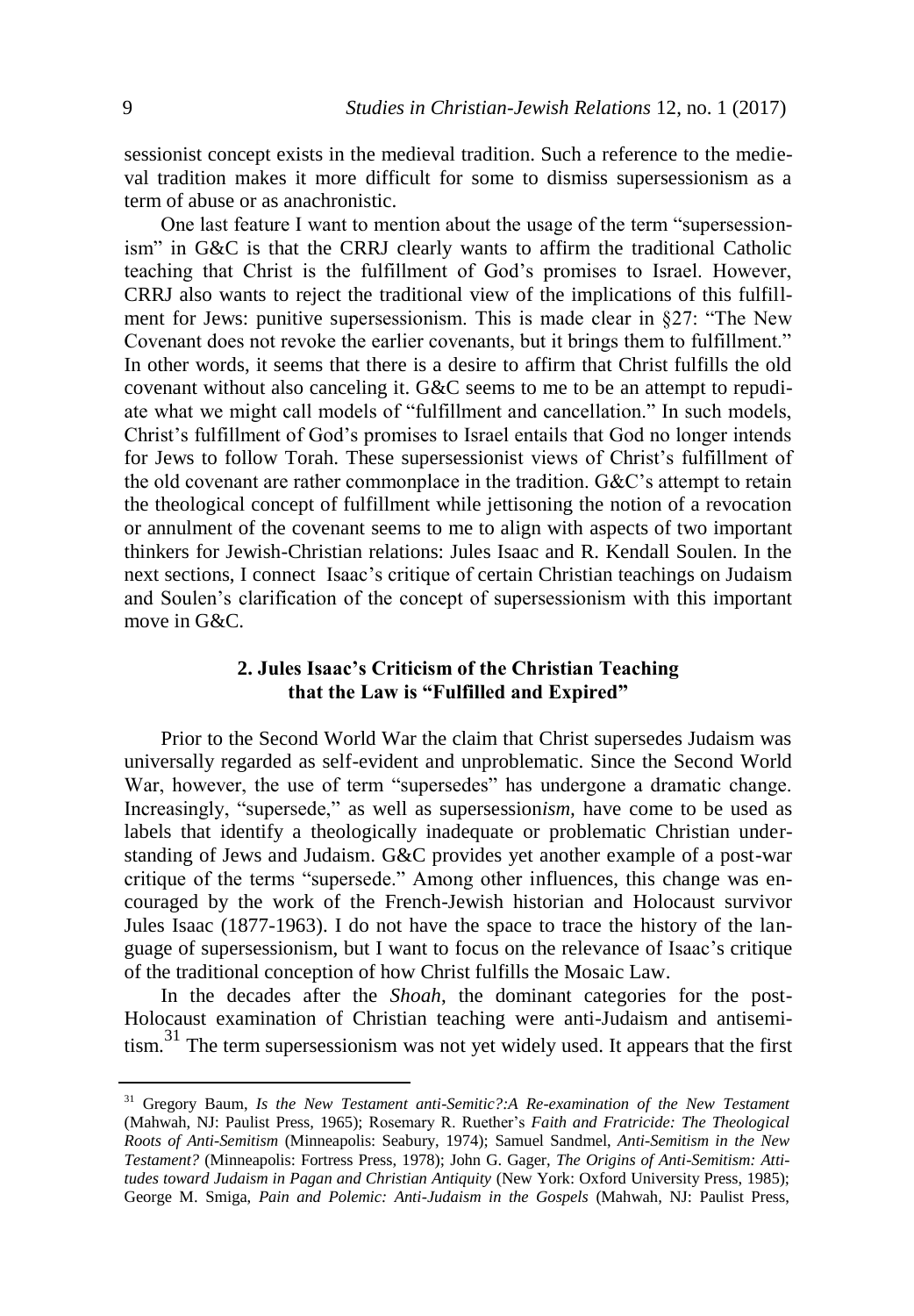use of "supersede" as a term to describe a Christian teaching about Judaism occurred in English translations of the groundbreaking work of Isaac.<sup>32</sup> While on the run from the Nazis, hiding in farms and at the homes of priests or ministers, Isaac wrote his groundbreaking 600-page study of antisemitism in the Christian tradition, *Jésus et Israël*. <sup>33</sup> By means of meticulous historical research, the study unearthed the intellectual underpinnings supporting negative Christian views of Jews and Judaism, such as the deicide charge and the idea that Judaism was a degenerate religion.<sup>34</sup>

Throughout *Jésus et Israël*, Isaac is determined to identify and challenge a "special kind of exegesis"<sup>35</sup> that had not only portrayed Judaism as a degenerate faith but had distorted Christianity as well. Isaac was adamant that this tradition of exegesis was to be distinguished from true Christian faith: "It must be clearly understood, that to oppose the teaching of contempt is not to oppose a doctrine essential to the Christian faith.<sup>36</sup> For Isaac, it was this "teaching of contempt" that required reexamination, not normative Christian faith: "The object of our attack is a tradition, time-honored and therefore all the more powerful, influential, and destructive, but in no way normative  $\ldots$  .<sup>37</sup>

In his 1962 book *L'enseignement du mépris* (translated into English in 1964 as *The Teaching of Contempt: Christian roots of anti-Semitism*), Isaac is concerned to challenge the traditional Christian claim that the coming of Christ entails the abrogation of Jewish law. It is here, for the first time in English, that

 $\overline{a}$ 

<sup>1992);</sup> William R. Farmer, *Anti-Judaism and the Gospels*, 1st ed. (Harrisburg, PA: Trinity Press International, 1999); Reimund Bieringer, Didier Pollefeyt, and Frederique Vandecasteele-Vanneuville, *Anti-Judaism and the Fourth Gospel*, 1st ed. (Louisville, KY: Westminster John Knox Press, 2001).

<sup>&</sup>lt;sup>32</sup> Isaac had been a high-ranking French government official, World War I veteran, and professor of history. After the Nazi occupation of France, he was removed from his post as Inspector General of Education by the Vichy government. He then began writing a book investigating the roots of antisemitism. In 1943, while away from home, his daughter, son-in-law, and several family members were seized and killed by the Nazis. Stephen Plant, "Jules Isaac," *A Dictionary of Jewish-Christian Relations*, Edward Kessler and Neil Wenborn, eds. (New York: Cambridge University Press, 2008), 214. See the biographical notes written by Claire Huchet Bishop in Jules Isaac, *Has Anti-Semitism Roots in Christianity?* Translated by Dorothy Parkes and James Parkes. 1st printing (New York: National Conference of Christians and Jews, 1962), 27-34. Bishop's notes on Isaac are also in the English translations of Isaac's most influential work, *The Teaching of Contempt: Christian Roots of Anti-Semitism*. Translated by Weaver Helen. 1st ed. (New York: Holt, Rinehart and Winston, 1964), 3-15; and his *Jesus and Israel* 1st ed. (New York: Holt, Rinehart and Winston, 1971), xi-xvii.

<sup>33</sup> Jules Isaac, *Jésus et Israël* (Nouv. éd. Paris: Fasquelle, 1959).

<sup>34</sup> Huchet, preface to *Jesus and Israel*, xiv; "A Biographical Introduction," 9. Isaac's historic rebuttal of antisemitic Christian ideas about Jews would become the basis for the 1947 statement now considered the "first fruit" of the new era of Jewish-Christian relations, "Ten Points of Seelisberg." See John Connelly, *From Enemy to Brother: The Revolution in Catholic Teaching on the Jews, 1933-1965* (Cambridge, MA: Harvard University Press, 2012), 176.

<sup>35</sup> *The Teaching of Contempt*, 34.

<sup>36</sup> *The Teaching of Contempt*, 34.

<sup>&</sup>lt;sup>37</sup> Isaac, *The Teaching of Contempt*, 35. Isaac argued the "teaching of contempt" was manifested in three main themes in the Christian tradition: 1) the dispersion of the Jews; 2) the degenerate state of Judaism; and 3) the crime of deicide.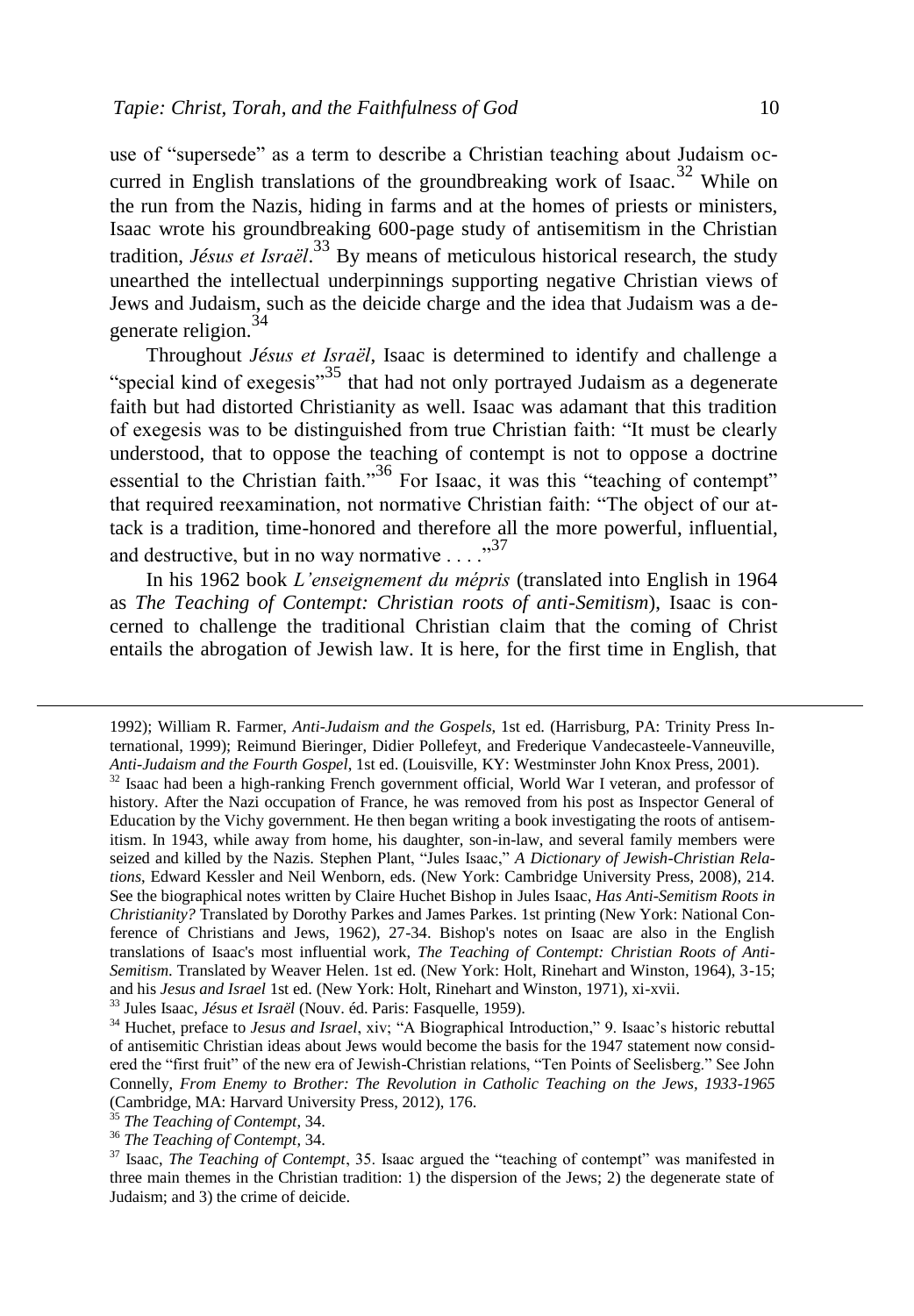an author employs the term "supersede" to indicate a problematic conception of how Christ fulfills the Mosaic Law.

For Isaac, Christian views of Judaism as degenerate are deeply rooted in a tradition of apologetics that claimed the law was obsolete after Christ and that the Jews were attached to the law because they were "carnal beings":

This contention has its source in the earliest Judeo-Christian controversies over the Torah—the Law of Moses—and its observances. The Christian apologists maintained that with the coming of Christ, the Law had been *fulfilled and superseded* [*accomplie et dépassée*]. They taught that the Jews were attached to the letter and not the spirit of the law because they were "carnal" beings, blinded by Satan, incapable of understanding the real meaning of their own Scriptures.<sup>38</sup>

Three times in *Jésus et Israël*, Isaac challenges the claim that Christ's fulfillment of the law also entails its obsolescence.<sup>39</sup> However, instead of *accomplie et dépassée* ("fulfilled and obsolete"), the terms used in *L'Enseignement du Mépris,* in *Jésus et Israël* he uses *accomplie et périmé* ("fulfilled and expired"). Each time, the term *périmé* is rendered "superseded" by the English translator, though "supersede" is not a literal translation of Isaac's term *périmé*. <sup>40</sup> Rather, "supersede" is used by the translator to convey what Isaac says is the *double sens* or double meaning of the traditional Christian concept of Christ's fulfillment of the Jewish law. Isaac uses these formulas to describe this double meaning: "fulfilled and obsolete (*dépassée*)" or "fulfilled and expired (*périmé*)."

The first occurrence of "supersede" in *Jésus et Israël* appears in a chapter entitled "Proposition 9: Jesus was born and lived 'under the law.' Did he intend or announce its abrogation [*l'abrogation*]? Many writers hold that he did, but their statements exaggerate, distort, or contradict the most important passages in the gospels." In this chapter, Isaac critically examines the modern French interpretation of Christ's fulfillment of the law. In particular, Isaac takes issue with the traditional claim that fulfillment of the law also means that it is *périmé* or expired:<sup>41</sup>

Fulfill—what a magnificent vista this verb opens to the theological imagination! . . . "The law will be 'fulfilled' [*accomplie*] in the double meaning of raised to perfection and superseded [*double sens d'élevée à la perfection et de périmé*]," in the words of F. Ménégoz. Somewhat more cautiously (in style, that is), Father Bonsirven says, "The New Covenant and its economy

<sup>&</sup>lt;sup>38</sup> For the citations of these important terms referring to fulfilment of the law I provide the French text and the English translation. Isaac, *Teaching of Contempt*, 75. [Emphasis mine]; *L'Enseignement de Mépris*, 67.

<sup>39</sup> Isaac, *Jésus et Israël,* 428.

<sup>40</sup> *L'Enseignement du Mépris* was translated into English by Claire Huchet Bishop.

<sup>41</sup> Isaac, *Jesus and Israel*, 49; *Jésus et Israël,* 96.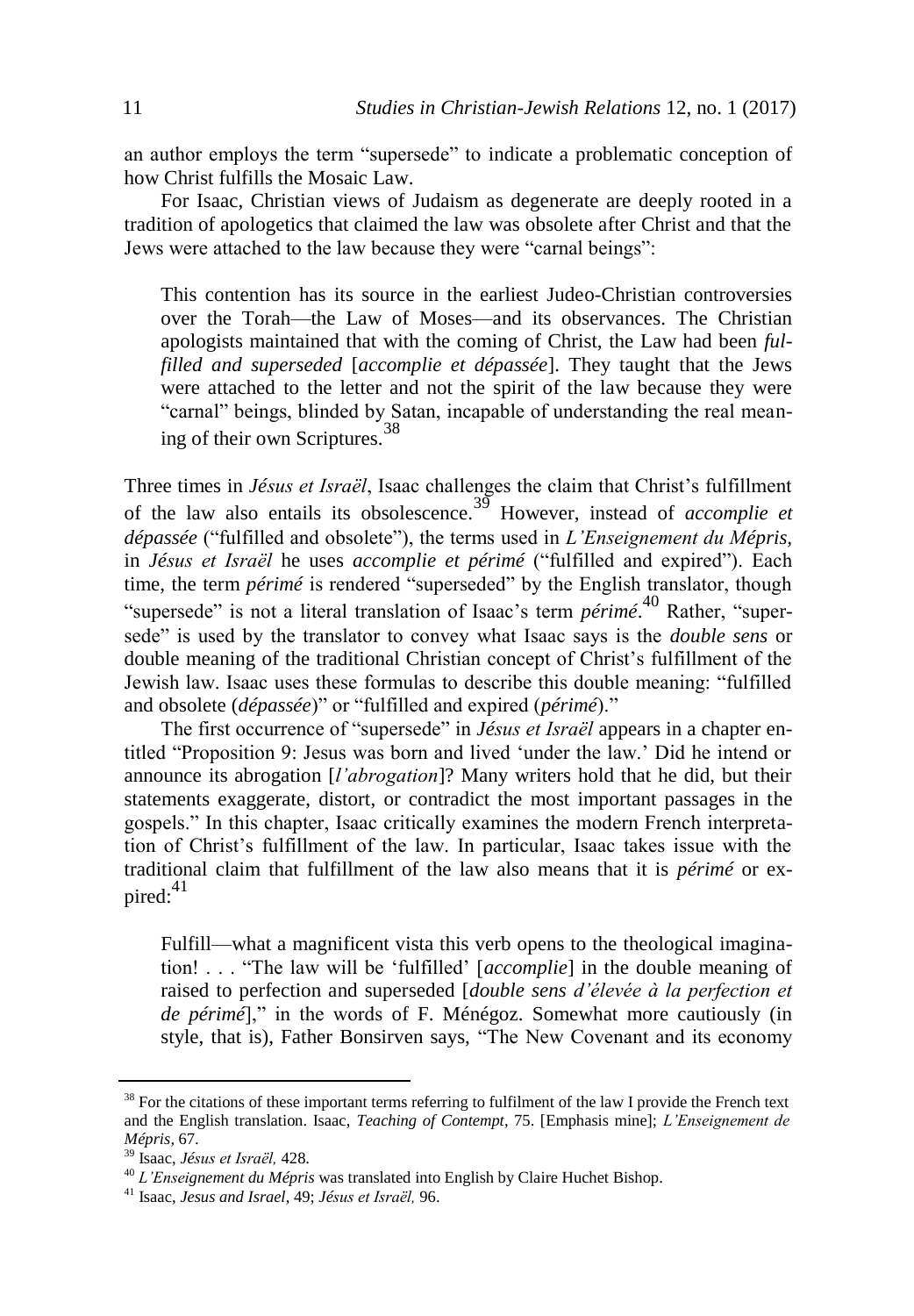do not suppress those that came before but 'fulfill' them, as does the fruit into which the flower is transformed."<sup>42</sup>

A second discussion of supersession comes at the end of this chapter, where Isaac refers once again to the *double sens* of fulfillment:

If Jesus had really been the revolutionary against the Law that he had been called; if he had presented himself as a 'destroyer of Judaism' . . . if he had let it be understood—in any way—that the whole of the Law was *'fulfilled'*  [*accomplie*] *in his person and was thenceforth 'superseded'* [*périmé*] in Ménégoz's phrase . . . how is it that Jesus' most intimate disciples . . . and hundreds of thousands of converted Jews made not one allusion to it, seemed to know absolutely nothing about it?<sup>43</sup>

In the third and last occurrence of the concept of supersession in *Jésus et Israël* of which I am aware, Isaac cites the Christian teaching that Jewish law had expired as a principal cause of the widening gulf between Synagogue and Church in the first century:

It is again an indisputable fact . . . of capital importance for religion and for history that in this same period when the Gospel tradition was put down in writing, a gulf was opening between the Synagogue and its emancipated daughter, the Church. Jews rigorously faithful to the ancient Law and Christians who were breaking away from it, who declared it *superseded* [*périmé*], became adversaries, sometimes (the theologians, especially the doctors) mortal enemies<sup>44</sup>

The English term "supersede" is used to translate Isaac's criticism of what he viewed as the *double sens* of Christ's fulfillment of the law: "fulfilled and obsolete (*dépassée*)" or "fulfilled and expired (*périmé*)." Therefore, when "supersede" is first used to designate a problematic Christian view of Judaism in English theology it is used to name a very specific theological concept: After the passion of Christ, Jewish law is fulfilled according to its inward spiritual intention and therefore expired according to its outer ceremonial form. It is, in short, fulfilled and therefore obsolete. Isaac offered clarity on this term that others do not.

In the years following the translation of *L'Enseignement du Mépris* and *Jésus et Israël* into English, one finds instances of "supersede," as well as "supersession," beyond the works of Jules Isaac. The term is increasingly used in contemporary theology to designate problematic Christian claims about Juda-

<sup>42</sup> Isaac, *Jesus and Israel*, 64; *Jésus et Israël,* 118.

<sup>43</sup> Isaac, *Jesus and Israel*, 71 [Emphasis mine]; Isaac, *Jésus et Israël,* 125.

<sup>44</sup> Isaac, *Jesus and Israel*, 294. [Emphasis mine]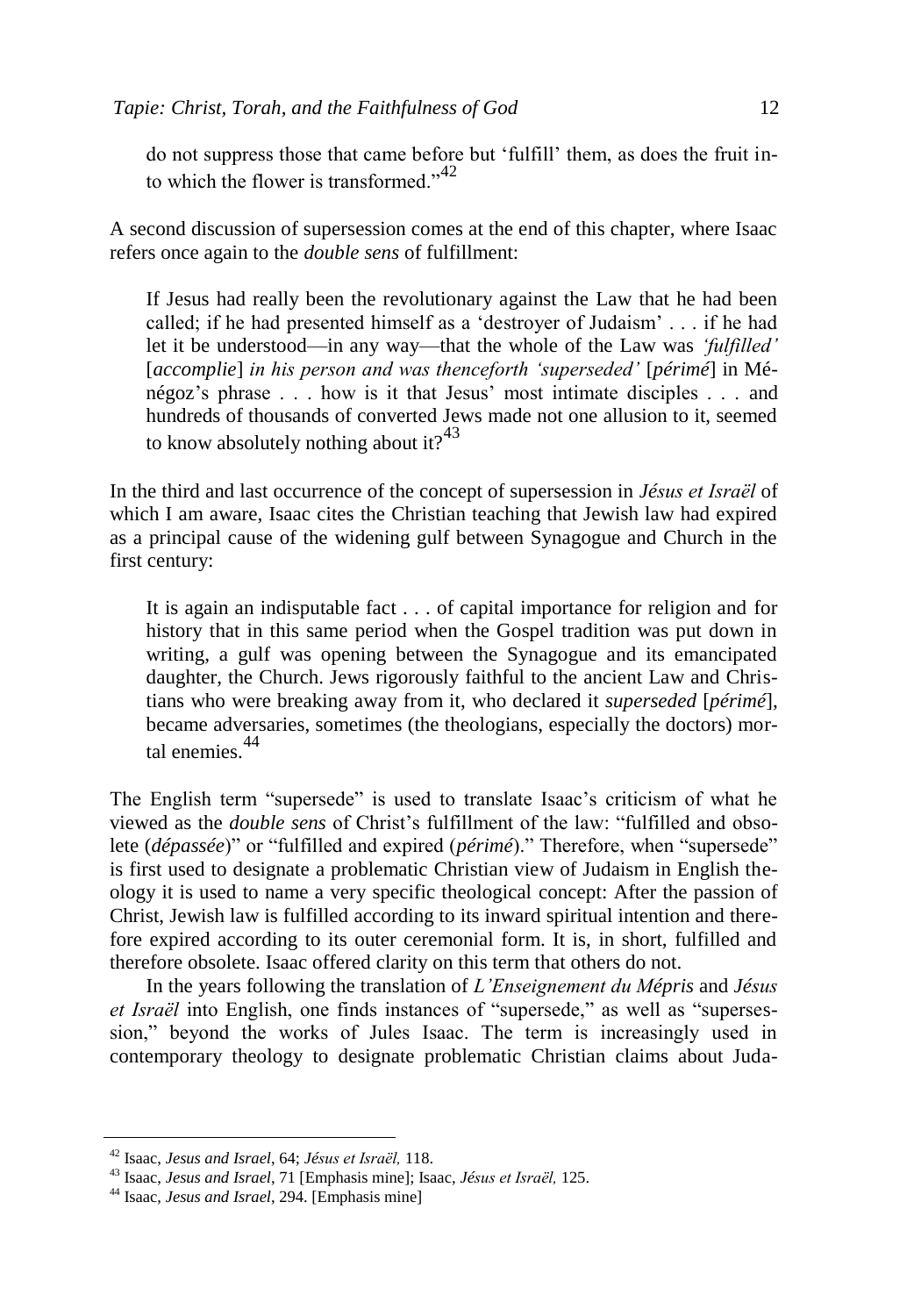ism.<sup>45</sup> Scholars now stress that Christ and the Church *do not* supersede Israel. However, as I mentioned above, confusion and ambiguity now plague this term. This is in part because the term is no longer associated with the "double sense" of fulfillment it was given in Isaac's works. The lack of careful attention to the meaning of the term tends to create a vacuum that attracts scholars' perceptions of "negative Christian views of Judaism." How can the term "supersede" be kept from blurring into abstraction, making it vulnerable to dismissal as another "ism"? One way is to remain attentive to the fact that the word emerged in the context of Isaac's criticism of the "double sense" of Christ's fulfillment of the law (fulfilled and thenceforth expired).

Indeed, the scholar who has undertaken the most careful systematic theological treatment of the concept of supersessionism in the Christian tradition argues that a concept not unlike Isaac's "double sense" of fulfillment is *the* "heart of supersessionism."

## **3. Kendall Soulen's Economic Supersessionism and its Similarity to Isaac's Critique**

R. Kendall Soulen is one of the first to attempt a careful definition and analysis of supersessionism.<sup>46</sup> Significantly, Soulen's analysis coincides with Isaac's use of the term. Like Isaac, Soulen conceives of supersessionism as entailing a double sense of fulfillment and obsolescence. In fact, this is what he calls the "heart of supersessionism."<sup>47</sup>

According to Soulen, the traditional Christian theology of the Jewish people needs to be seen in the context of a larger understanding of the narrative unity of the Christian canon as a whole. According to this larger narrative, "God chose the Jewish people after the fall of Adam in order to prepare the world for the coming of Jesus Christ, the Savior. After Christ came, however, the special role of the Jewish people came to an end and its place was taken by the church, the new Israel."<sup>48</sup> As mentioned above, Soulen thinks supersessionism is most clearly manifested in this narrative framework in two forms, which he calls punitive and economic supersessionism.<sup>49</sup> Of these, it is the second that will concern us most directly.

Punitive supersessionism is an approach to the biblical narrative that holds that God has abrogated God's covenant with Israel on account of Israel's rejection of Christ and the gospel.<sup>50</sup> Because the Jews rejected Christ, God in turn

<sup>45</sup> Peter Ochs, *Another Reformation: Postliberal Christianity and the Jews* (Grand Rapids, MI: Baker Academic, 2011).

<sup>46</sup> Soulen, *The God of Israel and Christian Theology*.

<sup>47</sup> Soulen, "Israel and the Church," In *Christianity in Jewish Terms*, edited by Tikva Frymer-Kensky, et al. (Boulder, CO: Basic Books, 2002), 47.

<sup>48</sup> Soulen, *The God of Israel and Christian Theology*, 2.

<sup>49</sup> Soulen, *The God of Israel and Christian Theology*, 1.

<sup>50</sup> Soulen, *The God of Israel and Christian Theology*, 30.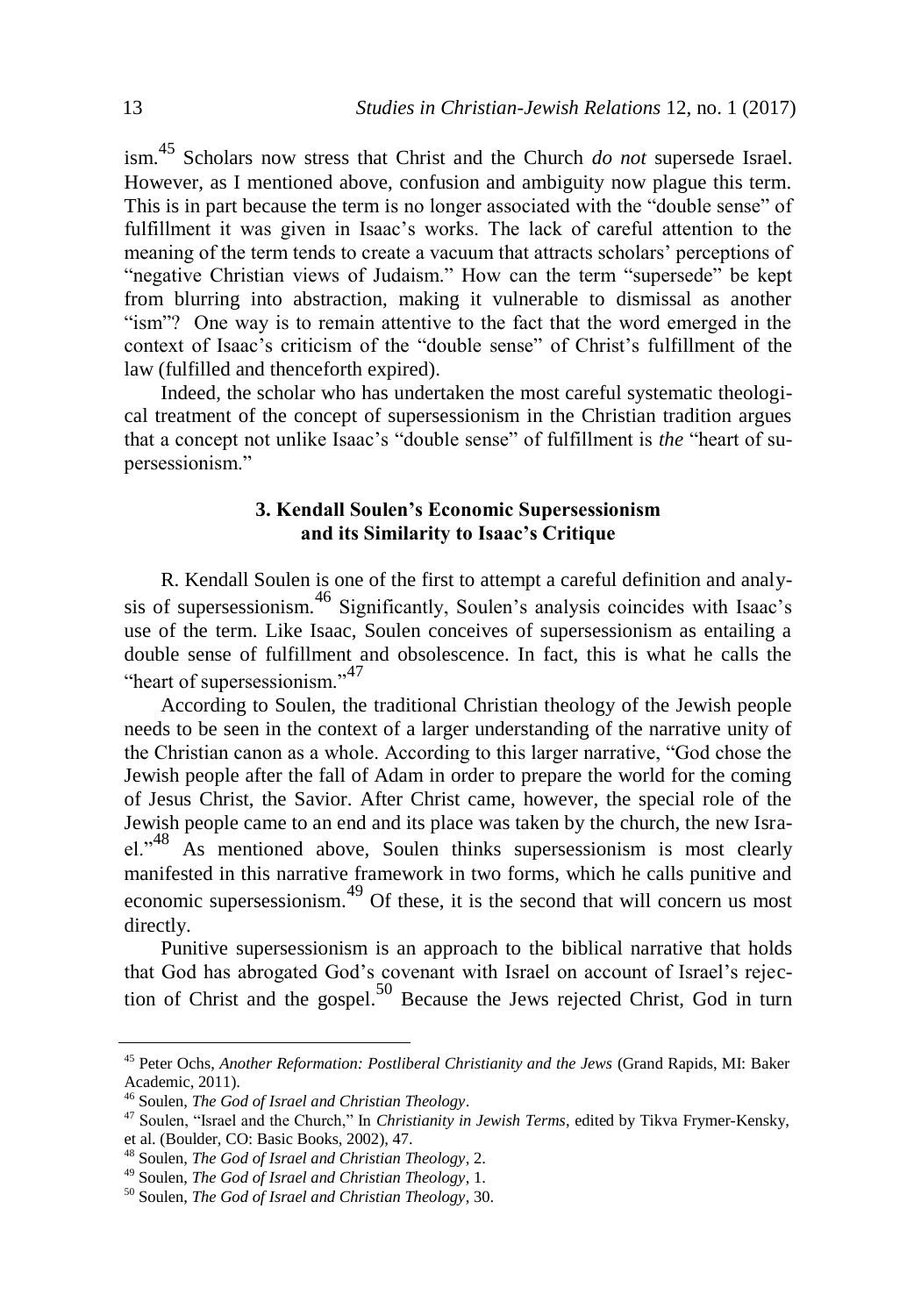rejected them and revoked their covenant. "These Christians taught that God's covenant with the Jews was over, and that henceforth the church alone stood in its place.<sup>51</sup> Soulen points out that supersessionism in this form speaks of God "revoking" the covenant as a punishment for sin. It is this form of supersessionism that we see rejected in G&C.

Like punitive supersessionism, economic supersessionism also teaches that God has replaced Israel with the Church. But economic supersessionism does not occur because of Jewish disobedience or  $\sin^{52}$  Rather, the church replaces Israel because *Christ's fulfillment of Jewish ceremonial law renders its continued observance obsolete*. The Mosaic Law prepared humanity for redemption primarily by pointing forward to Christ in "a carnal and prophetic way," and the New Tes $t_{\text{moment}}$  testifies to redemption in Christ in a "definitive and spiritual way."<sup>53</sup> "Circumcision, promises, law, temple, Israel's history, and so forth all point in various ways toward Christ and the church."<sup>54</sup> With the advent of Christ, the prefiguring function of the carnal ceremonies or sacraments (such as circumcision) are superseded by new sacraments (such as baptism): "the prophecies, types, and figures of the Old Testament are *fulfilled and superseded* by their New Testament equivalents."<sup>55</sup>

Soulen's analysis of economic supersessionism is especially notable because it shares key features of Isaac's description of the traditional fulfillment concept, namely the idea of Jewish law as "fulfilled and obsolete." Soulen's concept of economic supersessionism overlaps significantly with at least two of Isaac's insights: 1) fulfillment carries a "double sense" in much Christian tradition (fulfilled and thenceforth superseded); 2) fulfillment understood according to this "double sense" inevitably undermines the theological rationale of Jewish existence.

First, recall that Isaac identified the double-sense concept—that the Jewish law had been "fulfilled and thenceforth expired"—as the root of the Christian view that Judaism is a degenerate religion. Soulen identifies this same concept as "the heart" of economic supersessionism when he describes a "double movement" of "fulfillment and cancellation"<sup>56</sup> or "fulfillment and outer obsolescence." Soulen appeals to a variety of metaphors to illustrate the point:

The heart of economic supersessionism . . . simply affirms a double movement of inward *fulfillment and outer obsolescence*, like a butterfly that casts off its chrysalis. The chrysalis is not 'revoked' or repudiated, nor is there any

<sup>51</sup> Soulen, "Israel and Church," 171. This essay is perhaps the best introduction to Soulen's view of the church and its relationship to traditional supersessionist interpretations of Israel.

<sup>&</sup>lt;sup>52</sup> The term "economy" (from *oikonomia*) refers to the traditional understanding of God's overarching redemptive work, or management, of two dispensations of the household of creation, Old and New.

<sup>53</sup> Soulen, *The God of Israel and Christian Theology*, 27.

 $^{54}$  Ibid.

<sup>55</sup> Soulen, *The God of Israel and Christian Theology*, 28. [Emphasis mine]

<sup>56</sup> Soulen, "Israel and Church," 47.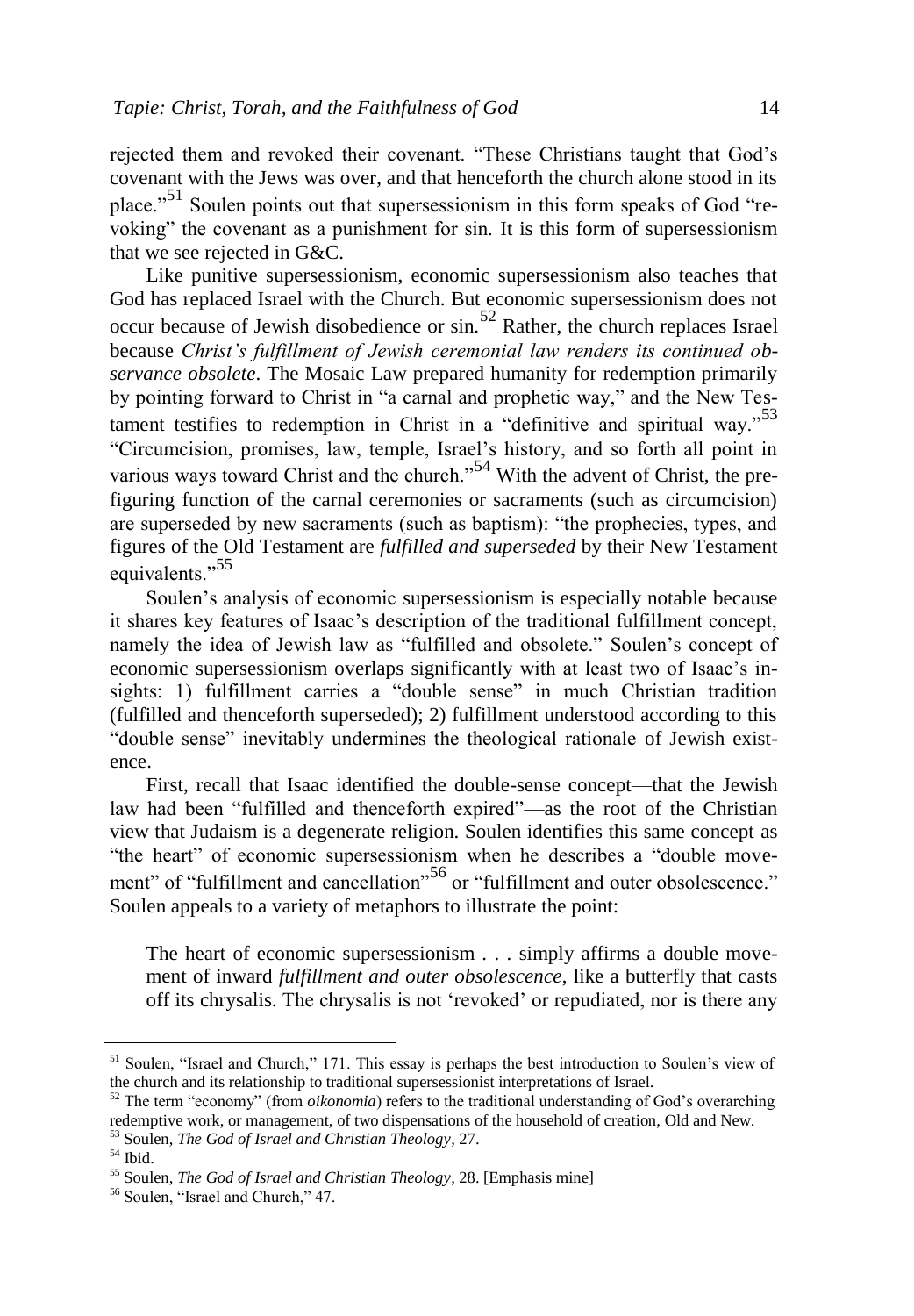violation of the true organic continuity between caterpillar and butterfly. However, the chrysalis is rendered obsolete, and its retention would obviously be a serious mistake. The thought process is different from punitive supersessionism, but the destination is the same, insofar as both evacuate Israel's observance of the cultic law of positive theological significance.<sup>57</sup>

The double movement of fulfillment and cancellation can also be understood via the metaphor of a sculptor who sketches a figure on paper before sculpting the actual figure. Although the sculptor intends that the sketch of the figure play a crucial role in bringing about the ultimate aim of the project, the primary purpose of the sketch becomes obsolete with the appearance of the completed sculpture of the figure.<sup>58</sup> For both Isaac and Soulen, the traditional concept of Christ's fulfillment of Judaism and Jewish law carries a double meaning. Soulen refers to this double meaning with the phrase "fulfilled and cancelled"; Isaac with the phrase "fulfilled and thenceforth expired."

Second, both scholars draw attention to the fact that the traditional double sense of fulfillment inevitably undermines Jewish existence, which can only maintain itself over time through the practice of Judaism. The Christian teaching that law is obsolete ultimately implies that the Jewish people itself is obsolete, that God no longer desires its continuation as a distinct people among the nations.<sup>59</sup>

However, the idea that the obsolescence of Israel's existence is a theological problem may not be immediately apparent. One might object that Jews could continue as a mere ethnic group and still be Jews. But this would be a complete misunderstanding of that which is essential about Judaism.<sup>60</sup>

Judaism is the religion of the Jewish people, which represents a kind of ethnicity—a family descended from Abraham, Isaac, and Jacob that reproduces itself from generation to generation through the practice of ceremonial law and matrilineal descent. However, Judaism does not comprise an ethnicity as this term is understood in contemporary English discourse, where it functions as a polite synonym of race and is understood to be largely a function of hereditary. The Jewish people is essentially religious since it is first and foremost a covenanted people bound to God in part through God's gift of Torah.

The observance of Torah grows out of Israel's election. According to Jacob Neusner, those who observe the Torah maintain the covenant. To practice Judaism means "to act out in behavior and belief the key stories that are told in the Torah . . . the instruction set forth by God to Israel at Mount Sinai."<sup>61</sup> *Significantly, the religious practices of Judaism maintain the Jewish people*: "What holds

<sup>57</sup> Personal correspondence. March 2011. [Emphasis mine]

<sup>&</sup>lt;sup>58</sup> Paraphrase of Soulen's metaphor in "Israel and Church," 171. The image itself is used by several ancient Christian writers, including Melito of Sardis.

<sup>59</sup> Soulen, *The God of Israel and Christian Theology*, 4.

<sup>60</sup> Jacob Neusner, *Judaism: The Basics* (London/New York: Routledge, 2006).

<sup>61</sup> Ibid., 11.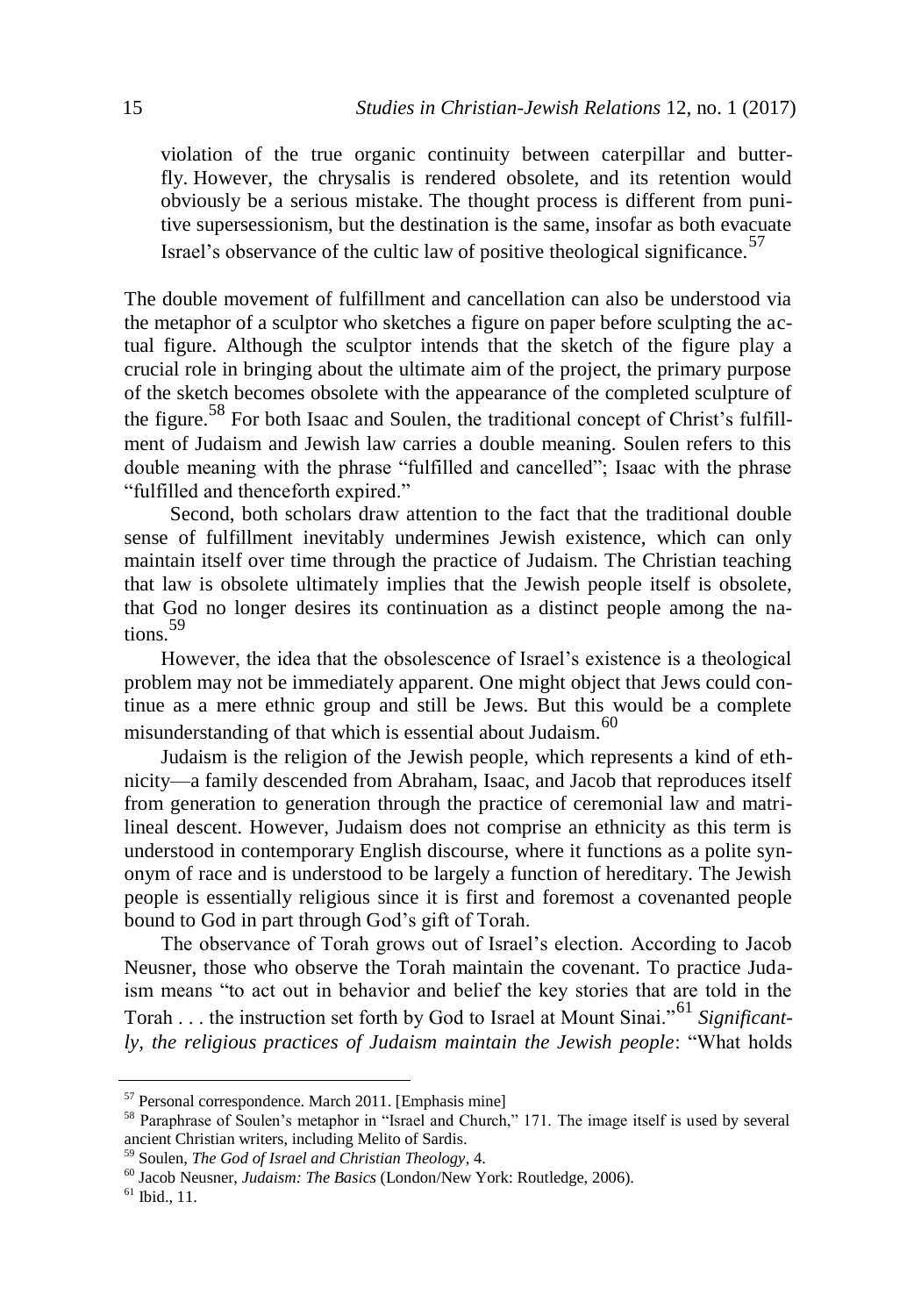some descendants of Abraham and Sarah together as a people is the religion of Torah-observance, and this is true also of the many who do not themselves pay much attention to the *mitzvoth*."<sup>62</sup>

The idea that Jewish law is obsolete because it has "done its job" by pointing to Christ's passion throws into question God's desire that Jews exist at all. Since God's election of the Jewish people is expressed through Torah-observance (including circumcision, dietary laws, and Sabbath), the traditional claim that Christ has discontinued these practices is equivalent to saying God no longer desires the practice of Judaism. If God no longer desires Torah-observance, God no longer desires for there to be Jews in the world. This insight explains why Isaac and Soulen understand the economic form of supersessionism (fulfilled and expired; fulfilled and cancelled) to undermine the "very existence of Jewish flesh or carnal Jewish existence."<sup>63</sup>

#### **4. Conclusion: Why Economic Supersessionism is a Theological Problem**

In this last section I want to explain why the belief that the ceremonial law is obsolete for Jews after the passion of Christ is a problem for both Jews and Christians. On this point, the theological work of the late Michael Wyschogrod is especially helpful. Reflection upon the nature of this problem can help us see more clearly what it might mean to answer G&C's call to reject supersessionism.

For Wyschogrod, the central tenet of biblical faith is that God loves and elected the people of Israel "unto the end of time."<sup>64</sup> Circumcision is "a searing of the covenant into the flesh of Israel and not only, or perhaps not even primarily, into its spirit."<sup>65</sup> This covenant is maintained through circumcision and observance of Torah. Since the covenant is maintained through circumcision, the teaching that this custom is no longer a theologically significant act entails that God has repudiated God's promise to the Jewish people.<sup>66</sup> And this is why economic supersessionism is a deep theological problem for Christians, not to mention deeply troubling for Judaism: Such a claim raises questions about God's trustworthiness and the trustworthiness of God's promises. If God desires that circumcision become obsolete for Jews, this implies that God desires that Jews

<sup>62</sup> Robert Jenson, "Toward a Christian Theology of Judaism," in *Jews and Christians: People of God*, ed. Carl Braaten et al. (Grand Rapids, MI: William B. Eerdmans Pub. Co, 2003), 9.

<sup>63</sup> Soulen, *The God of Israel and Christian Theology*, 31.

<sup>64</sup> Michael Wyschogrod, *Abraham's Promise* (Grand Rapids, MI.: William B. Eerdmans, 2004), 6.

<sup>65</sup> Michael Wyschogrod, *The Body of Faith*: *God and the People Israel* (Lanham, MD: Rowman & Littlefield Publishers, Inc., 2000), 66.

<sup>&</sup>lt;sup>66</sup> For Wyschogrod, such a problematic view of the election of the Jewish people is expressed not only in the church's attitude toward Jewish observance of Torah. Wyschogrod also thinks it is manifested in how Christians perceive the Jewish identity of baptized Jews. For Wyschogrod, if the church truly believes in "the permanence and centrality of Israel's election as central to its own identity, it will expect baptized Jews to continue to affirm their Jewish identity and continue to observe Torah." However, "if the church truly believes that it has fundamentally superseded God's covenant with Israel, it will prohibit baptized Jews from obeying Torah and maintaining a distinct identity within the church" (Wyschogrod, *Abraham's Promise,* 17).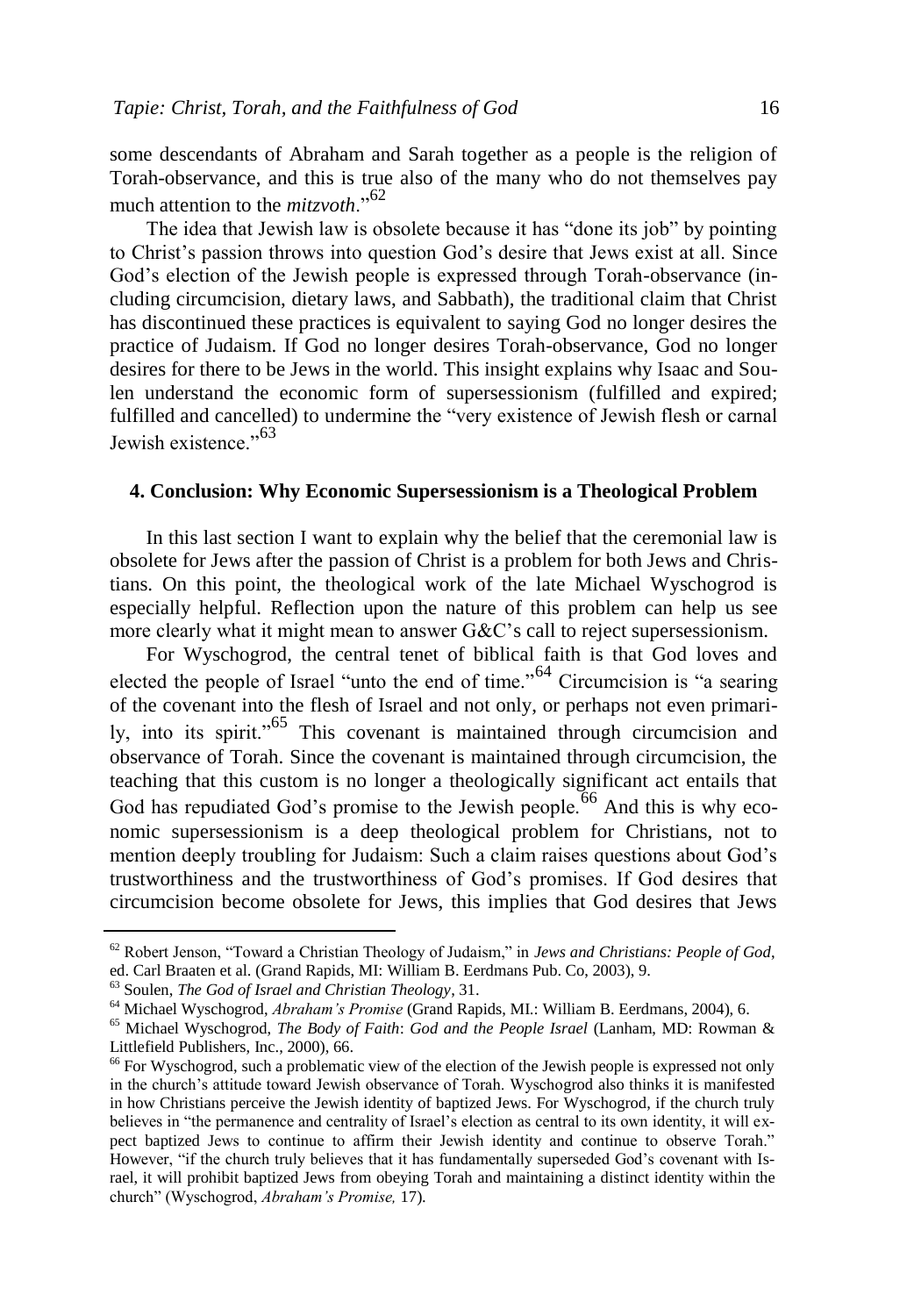disappear from the world (or is at least indifferent to this result). Wyschogrod argues that such a low view of the Jewish people goes hand-in-hand with the idea that the disappearance of Jews from the world is "no theological loss":

Were all Jews to recognize the truth [of Christianity], they would cease their stubborn insistence on continuing to exist as an identifiable people and become an integral part of the new Israel—the Church—which is God's new covenant partner in the world. The disappearance of the Jews from the world would be no theological loss because their place would have been taken by the new people of  $Good.<sup>67</sup>$ 

For Wyschogrod, the Christian belief in the fulfillment and obsolescence of the ceremonial law is a problem because it means God, contrary to his promise, no longer desires for Jews to exist in the world as Jews, and that, consequently, God's promises cannot be trusted.<sup>68</sup> Wyschogrod's understanding of the election of Israel makes clear why the Christian teaching that Jewish observance of the law is obsolete after Christ calls into question the faithfulness of God.<sup>69</sup> Wyschogrod helps us see that economic supersessionism must be overcome, because to hold to this teaching means ultimately that God cannot be trusted.

As Philip Cunningham has pointed out, "it was not until *Nostra Aetate* rejected the notion of collective Jewish guilt for the crucifixion of Jesus . . . that the foundations of supersessionism were overturned."<sup>70</sup> The CRRJ's 1985 teaching that we "rid ourselves of the traditional idea of [the Jewish] people punished," combined with the rejection of replacement theology in G&C make the overturning of supersessionism explicit.

 $67$  Ibid.

<sup>&</sup>lt;sup>68</sup> David Novak explains the consequences of this point from the Christian perspective rather succinctly: "For Christians, the answer, paraphrasing Karl Barth, goes something like this: The promises God made through Jesus presuppose that God has already been keeping his promises to Israel. Indeed, for Christians, Jesus was sent to fulfill God's ultimate promise to Israel of redemption and then to extend it to the world. Nevertheless, God's initial promise to Israel is that she will not die but live, and live with duration as a covenanted people. The promises made through Jesus, which the Church accepts as normative, cannot be believed, therefore, if the Jewish people, who have a perpetual claim to be called Israel, are no longer present in the world" (Novak, *Talking with Christians*, 11).

<sup>69</sup> For a Christian description of this concern, see the work of Robert Jenson: ". . . identifiable Jewishness does not long survive within the gentile dominated church. To be sure, identifiable continuing descent from Abraham and Sarah is perhaps more likely within the church than among those assimilated into the secular world. But even so, if God is to have a people identified by descent from Abraham and Sarah, the church as it is will not provide it. I propose to my fellow Christians that God wills the Judaism of Torah-obedience as that which alone can and does hold the lineage of Abraham and Sarah together during the time of detour…By this time, the world is surely full of biological descendants of Abraham and Sarah who are not jointly part of any recognizable people. What holds some descendants of Abraham and Sarah together as a people is the religion of Torah-observance, and this is true also of the many who do not themselves pay much attention to the *mitzvoth*" (Jenson, "Toward a Christian Theology of Judaism," 9).

 $70$  Cunningham, 29.